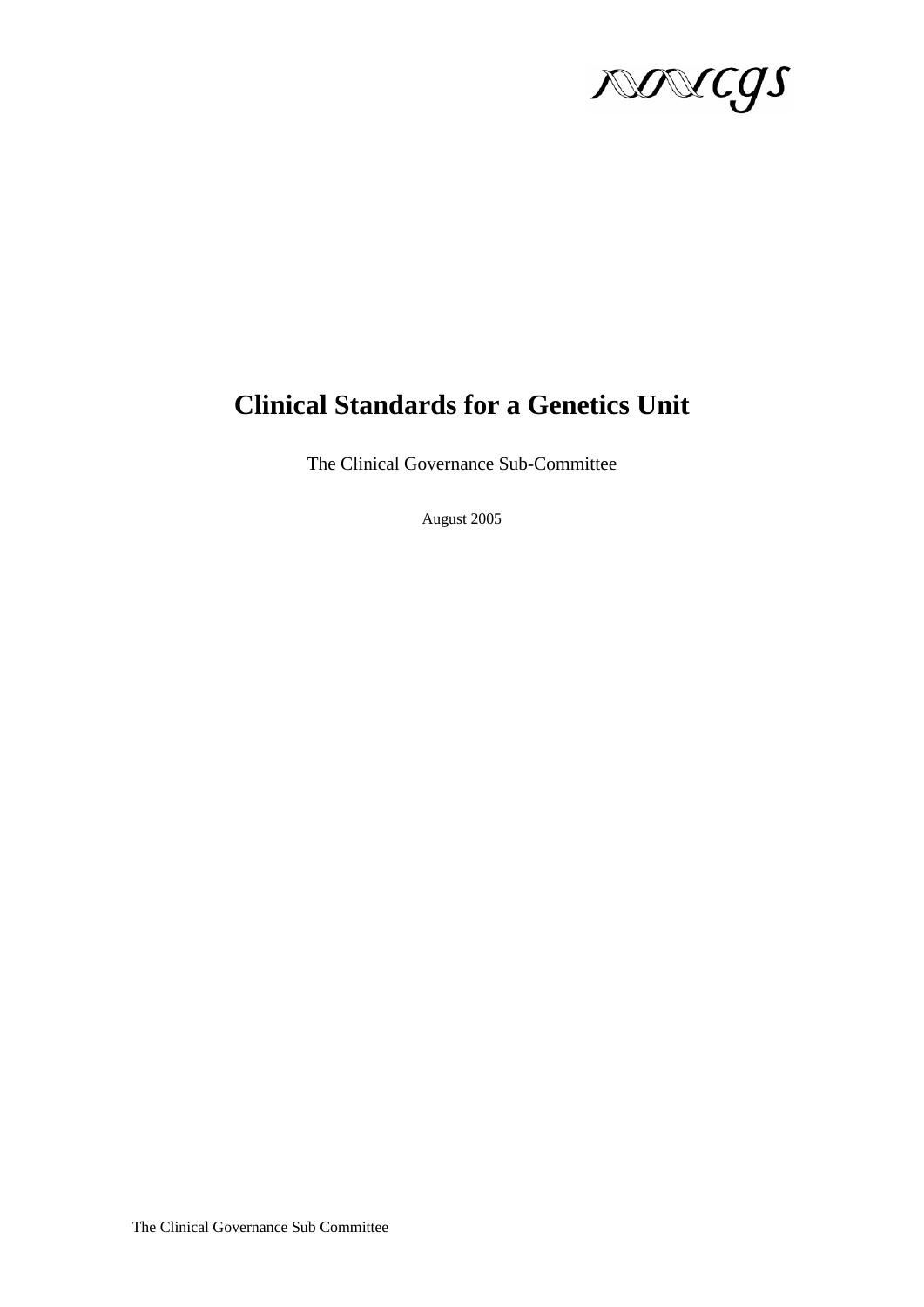### **Contents**

## **Introduction**

### **Standards**

- Multidisciplinary Teamwork
- Accessibility
- Confidentiality
- The Genetic Clinic Appointment
- Pre-clinic consultation and work-up
- Knowledge Based Practice
- Counselling skills
- Correspondence and Follow-up
- Documentation
- Audit

### **Glossary**

- **References**
- **Audit Checklist**

This document was prepared by John Dean, Amanda Collins, Wayne Lam and members of the Clinical Governance Sub Committee. The Sub-Committee is grateful to the AGNC for their helpful comments on an earlier draft.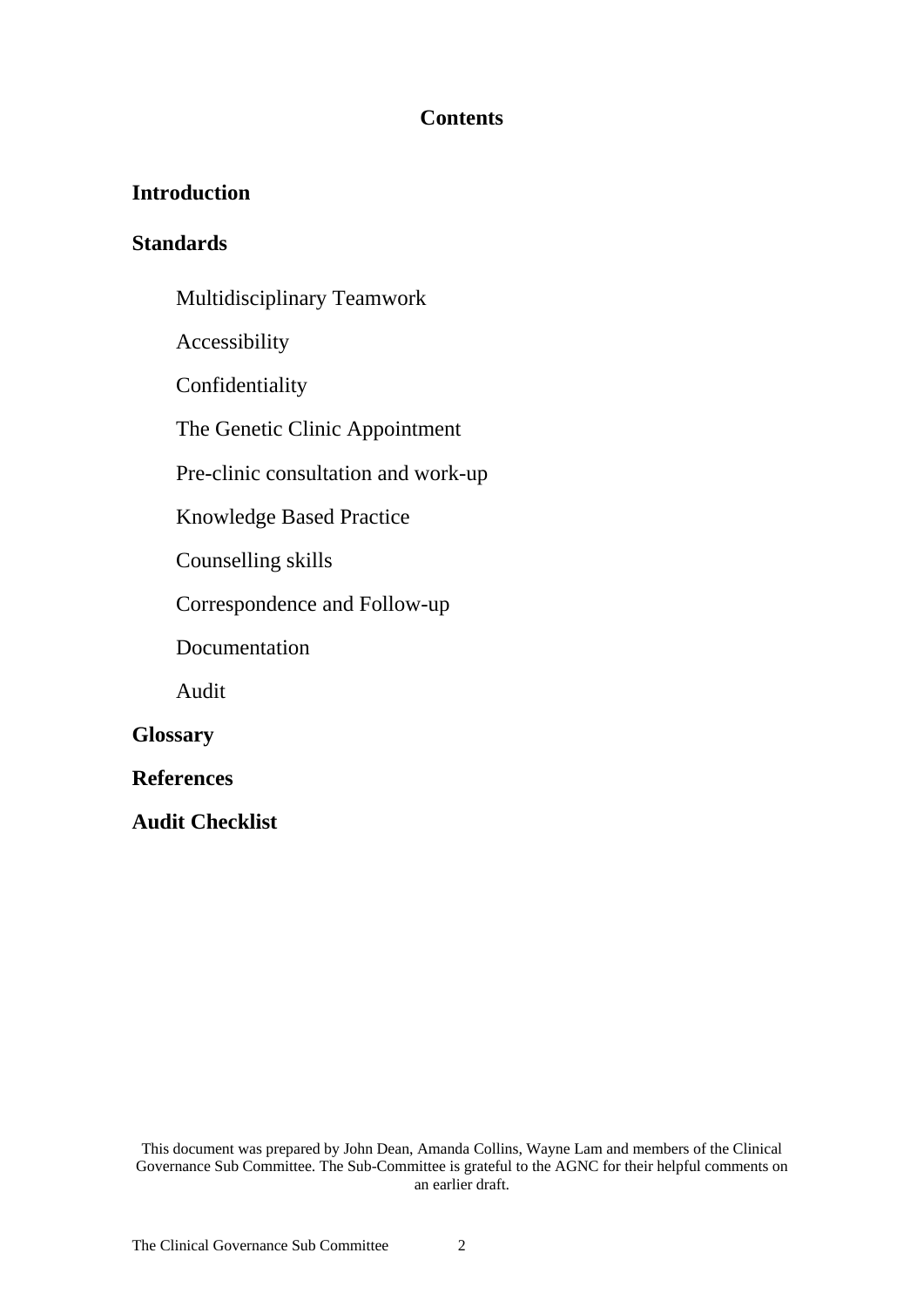

### *Introduction*

The aim of clinical governance is to provide a framework through which NHS organisations are accountable for continually improving the quality of their services, and to safeguard high standards of care by creating an environment in which excellence in clinical care will flourish.

There should therefore be processes and systems in place to monitor quality of care, with mechanisms to flag up any deficiencies in the system. While some aspects of quality are, by their nature, difficult to quantify, others can be assessed, and the influence of workload measured and taken into account. The issues underlying quality of care in clinical genetics have been discussed in various reports published by the Royal College of Physicians<sup>1-3</sup>, and auditable standards have been described in a document prepared for the Department of Health in England<sup>4</sup>.

We believe that each Genetics Unit should have quality monitoring processes in place and believe that most units already do. The purpose of this document is to provide a quality standard template for the clinical genetics community.

#### *Standards*

The underlying principle of any clinical standard should be centred on patient care. There are many aspects of patient care whose quality can most easily be considered separately. In this document, we have therefore considered quality of patient care under the following subheadings:

#### **1 Patient /Service interface**

- 1.1 Multidisciplinary Teamwork
- 1.2 Accessibility
- 1.3 Confidentiality
- 1.4 The Genetic Clinic Appointment
- 1.5 Pre-clinic consultation and work-up

#### **2 Basic Skills**

- 2.1 Knowledge Based Practice
- 2.2 Counselling skills

#### **3 Communication of outcome**

3.1 Correspondence and Follow-up

#### **4 Data management**

4.1 Documentation

### **5 Monitoring and feedback of the system**

5.1 Audit

It is not the intention of this document to prescribe how frequently each standard should be monitored, nor how many standards should be monitored simultaneously. In each instance where a standard cannot met, the obstacles to achieving the target should be documented.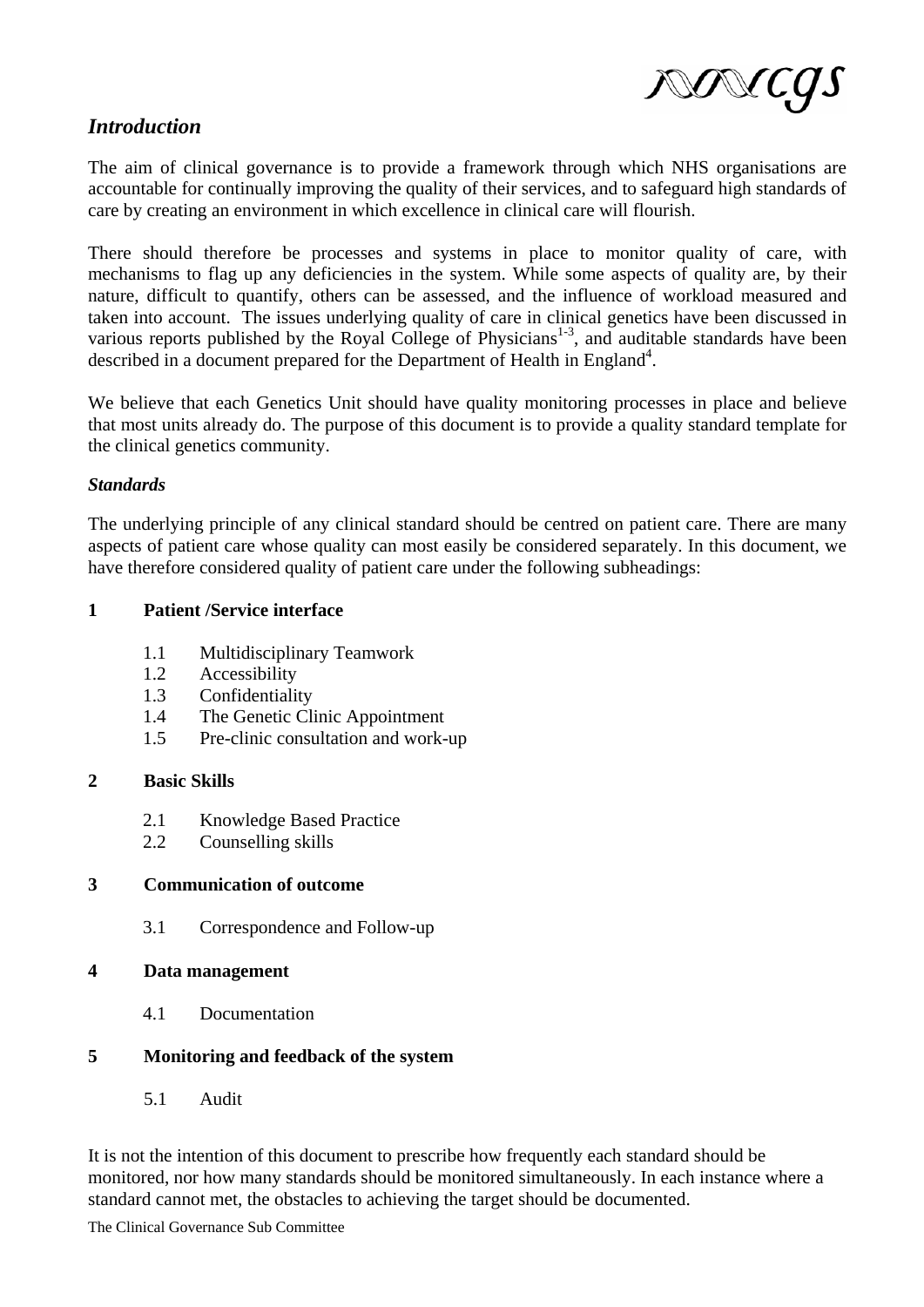

# **1.1 Multidisciplinary Teamwork**

#### **Statement**

Members of the clinical genetics unit (Clinical Geneticists, Genetic Counsellors and Administrative staff) are part of a multidisciplinary team, working with other members of the clinical genetics team, with genetics laboratory scientists and with other health care professionals to ensure that the health care delivered to patients is comprehensive and co-ordinated.

| <b>Standard</b>                                                                                     | <b>Process</b>                                                                                                                                                  | <b>Audit Target</b>                                                                                    | <b>Achieved</b>         |
|-----------------------------------------------------------------------------------------------------|-----------------------------------------------------------------------------------------------------------------------------------------------------------------|--------------------------------------------------------------------------------------------------------|-------------------------|
| Identify all members of the clinical team<br>required for the delivery of care.                     | Clinical staffing levels should be in<br>accordance with national<br>professional guidance.                                                                     | Consultants 4 WTE/million<br>Counsellors 8 WTE/million                                                 | Y/N<br>$\%$<br>Y/N<br>% |
| Members of the team should be aware of<br>one another's skills and roles and share<br>common goals. | All should share in the assessment<br>of needs and the planning,<br>implementation and evaluation of<br>care for the individuals and families<br>in their care. | Regular meetings exist between heads<br>of medical, counselling and<br>administrative staff.           | Y/N                     |
| Members of the team actively seek                                                                   |                                                                                                                                                                 |                                                                                                        |                         |
| collaborative working relationships.                                                                | The genetic management of all<br>routine referrals is evaluated and<br>planned at regular meetings                                                              | Regular meetings exist between medical<br>and counselling staff to monitor<br>management of referrals. | Y/N                     |
| Effective communication systems enable                                                              | between Clinical Geneticists and                                                                                                                                |                                                                                                        |                         |
| frequent opportunities for discussion.                                                              | Genetic Counsellors.                                                                                                                                            |                                                                                                        |                         |
|                                                                                                     | Regular meetings between                                                                                                                                        | At least monthly laboratory clinical                                                                   | Y/N                     |
| The working environment supports                                                                    | clinicians and laboratory staff occur                                                                                                                           | meetings occur.                                                                                        |                         |
| formal and informal communication and<br>collaborative working.                                     | to discuss patient care.                                                                                                                                        |                                                                                                        |                         |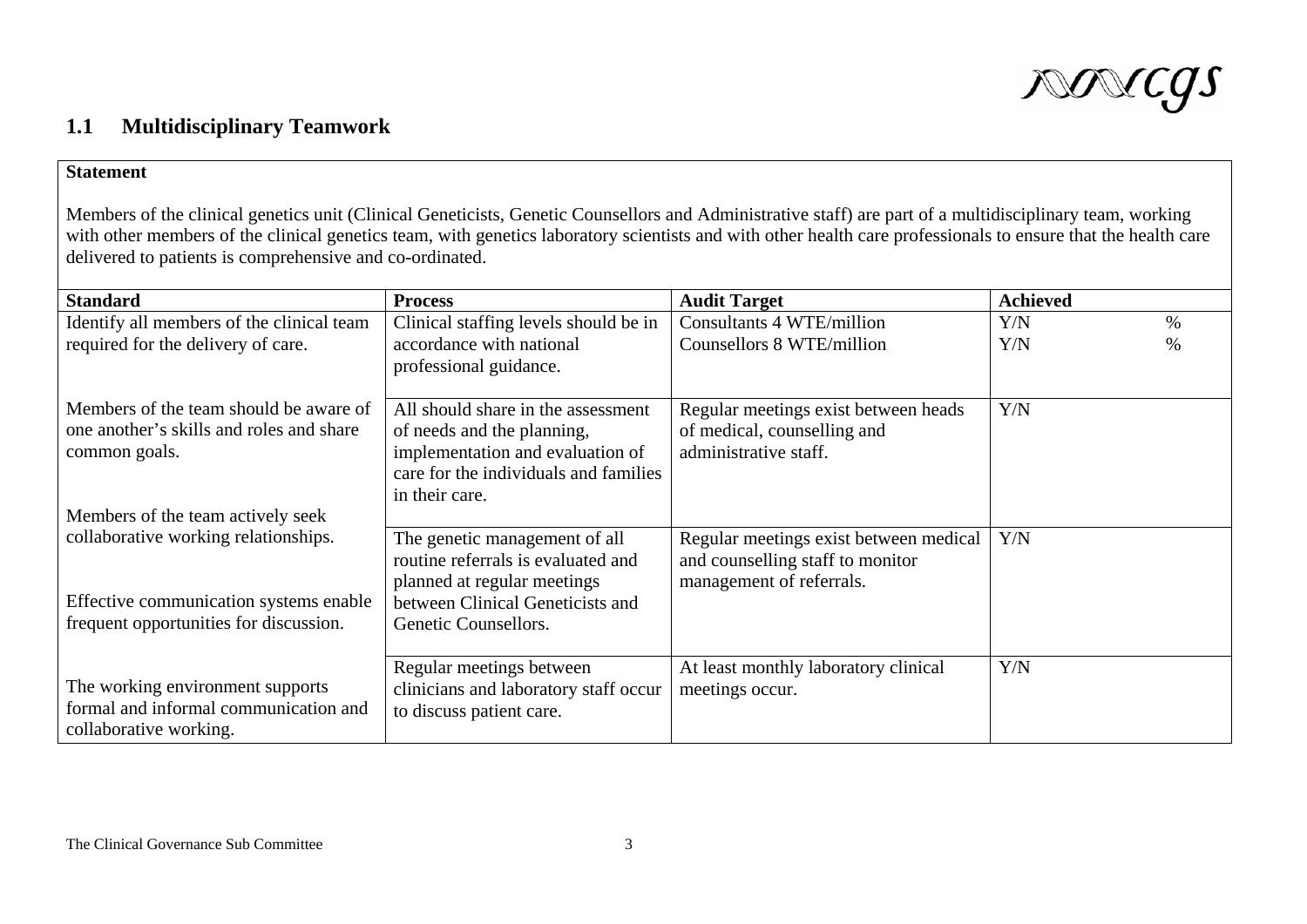|                                                                                                                                                                                                 | Clear lines of clinical responsibility<br>should be established with a<br>consultant clinical geneticist or<br>principal/consultant genetic<br>counsellor designated as<br>responsible for each patient or<br>family care episode. | The consultant clinical geneticist and/or<br>principal/consultant genetic counsellor<br>and other genetics clinical staff<br>responsible during each care episode are<br>clearly documented in the notes. | Y/N |
|-------------------------------------------------------------------------------------------------------------------------------------------------------------------------------------------------|------------------------------------------------------------------------------------------------------------------------------------------------------------------------------------------------------------------------------------|-----------------------------------------------------------------------------------------------------------------------------------------------------------------------------------------------------------|-----|
| Clear supervision arrangements exist<br>when patients are seen independently by<br>trainee medical staff or genetic<br>counsellors below principal grade.                                       | Meetings take place between the<br>supervisor and supervisee to<br>discuss clinical management and<br>counselling issues for these<br>patients.                                                                                    | The outcome of the discussions are<br>documented in the notes.                                                                                                                                            | Y/N |
| Good communications exist with other<br>health care professionals and other<br>genetics teams to facilitate optimal care<br>for genetics patients (some have<br>multisystem disorders, some are | Regular contacts between genetics<br>clinical staff and other health care<br>professionals concerned with<br>genetic patients occur.                                                                                               | Regular meetings of multidisciplinary<br>teams or networks occur involving<br>genetics clinical staff and other relevant<br>health care professionals.                                                    | Y/N |
| relatively uncommon).                                                                                                                                                                           | Regular meetings between genetics<br>clinical staff from different genetics<br>units occur to discuss patient care                                                                                                                 | Regular meetings exist with staff from<br>other clinical genetics units.                                                                                                                                  | Y/N |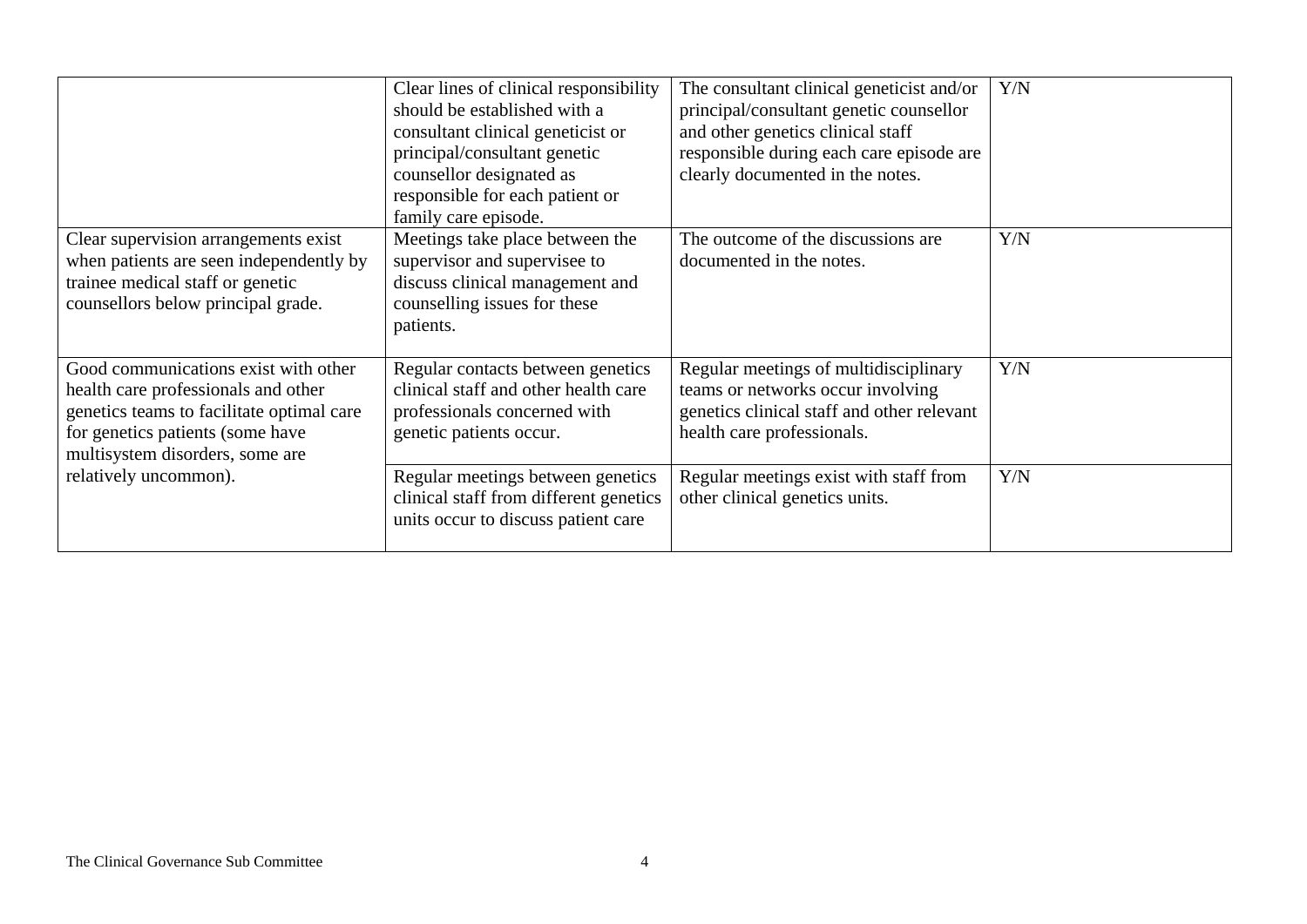# **1.2 Accessibility**

#### **Statement**

The clinical genetics service is equally accessible to all patients and health care professionals in the districts we serve.

| <b>Standard</b>                       | <b>Process</b>                          | <b>Audit Target</b>                     | <b>Achieved</b> |
|---------------------------------------|-----------------------------------------|-----------------------------------------|-----------------|
| Information about the service,        | Clear information on agreed referral    | On-line information about the           | Y/N             |
| including points of contact, is well  | protocols and pathways should be        | service is available to potential users |                 |
| publicised.                           | widely available and regularly          |                                         |                 |
|                                       | reviewed                                | Referral protocols and pathways are     |                 |
| The team will maintain a high         |                                         | widely available in various media.      | Y/N             |
| profile in each district.             | The team will promote knowledge of      | A record of teaching will be kept       | Y/N             |
|                                       | the service through teaching health     |                                         |                 |
| Comprehensive clerical services and   | professionals. A record will be kept    |                                         |                 |
| facilities are available to enable    | of the educational activities of all    |                                         |                 |
| clinicians to meet the needs of their | clinicians.                             |                                         |                 |
| clients.                              | Referral patterns should be regularly   | Referrals / PCT/ million population     | Y/N             |
|                                       | audited with discrepancies              | should be similar (mean $+/- 20\%$ )    |                 |
| The clinical service is provided at   | highlighted and investigated.           |                                         |                 |
| times and places appropriate to       |                                         |                                         |                 |
| potential users                       |                                         |                                         |                 |
|                                       | Adequate secretarial and information    | Administrative Staff: 1.0 WTE per       | Y/N<br>$\%$     |
|                                       | management staff are available.         | consultant, 0.5 WTE per counsellor.     |                 |
|                                       |                                         |                                         |                 |
|                                       |                                         | Database manager: 1.0 WTE per           | Y/N<br>$\%$     |
|                                       |                                         | genetic unit                            |                 |
|                                       | The number of appointments              | Appointments available/100              | Y/N             |
|                                       | available LOCALLY should reflect        | referrals should be similar (mean $+/-$ |                 |
|                                       | the referral rate and local population. | 20%)                                    |                 |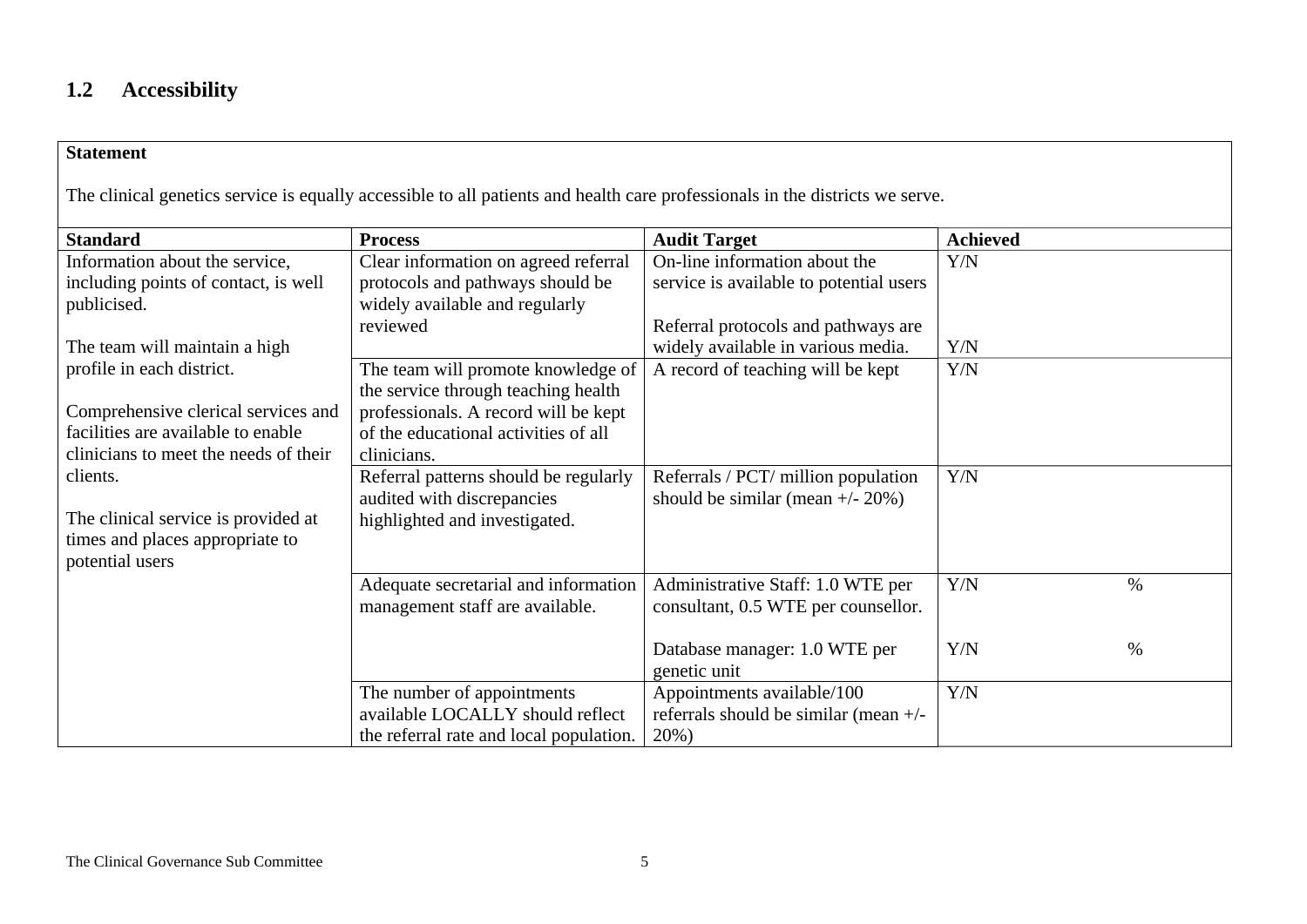# **1.3 Confidentiality**

| <b>Statement</b>                                                                                                                                                             |                                                                                                                                                                                                               |                                                                                                                                                                      |                 |  |  |
|------------------------------------------------------------------------------------------------------------------------------------------------------------------------------|---------------------------------------------------------------------------------------------------------------------------------------------------------------------------------------------------------------|----------------------------------------------------------------------------------------------------------------------------------------------------------------------|-----------------|--|--|
| Patient confidentiality will be maintained at all times by all staff within the clinical genetics service.                                                                   |                                                                                                                                                                                                               |                                                                                                                                                                      |                 |  |  |
| <b>Standard</b>                                                                                                                                                              | <b>Process</b>                                                                                                                                                                                                | <b>Audit Target</b>                                                                                                                                                  | <b>Achieved</b> |  |  |
| Patient confidentiality is a priority for<br>all members of the service.<br>The safe disposal of confidential                                                                | Clinical Geneticists will adhere to the GMC guidelines.<br>Genetic Counsellors will adhere to the competencies set out by<br>the AGNC Registration Board as part of Professional                              | Confidentiality is an identified<br>component of the induction<br>programmes for all staff.                                                                          | Y/N             |  |  |
| documentation will be ensured.<br>No member of staff shall give<br>confidential information to an<br>unauthorised person, either in person<br>or by email, telephone or fax. | Registration including the AGNC Code of Ethical Conduct, as<br>well as other codes of conduct relating to individual<br>professional backgrounds.<br>Secretaries will adhere to their contract of employment. | The appropriate team/dept<br>head deals with lapses of<br>confidentiality, and<br>disciplinary action may be<br>taken. Incidents and action<br>taken are documented. | Y/N             |  |  |
| The data protection act will be upheld.                                                                                                                                      | Shredders and labelled waste bags are available such that all<br>confidential waste can be disposed of appropriately                                                                                          | 100%                                                                                                                                                                 | Y/N             |  |  |
| Provision is made for the safekeeping<br>of all records.                                                                                                                     | Notes are in locked rooms/cabinets when staff are not present,<br>or are in staffed areas.                                                                                                                    | 100%                                                                                                                                                                 | Y/N             |  |  |
|                                                                                                                                                                              | Computer files are password protected                                                                                                                                                                         | 100%                                                                                                                                                                 | Y/N             |  |  |
|                                                                                                                                                                              | Access to notes, filing cabinets, computers and privileged<br>information shall be limited to identified medical, counselling<br>and secretarial staff.                                                       | Unfamiliar staff are always<br>challenged                                                                                                                            | Y/N             |  |  |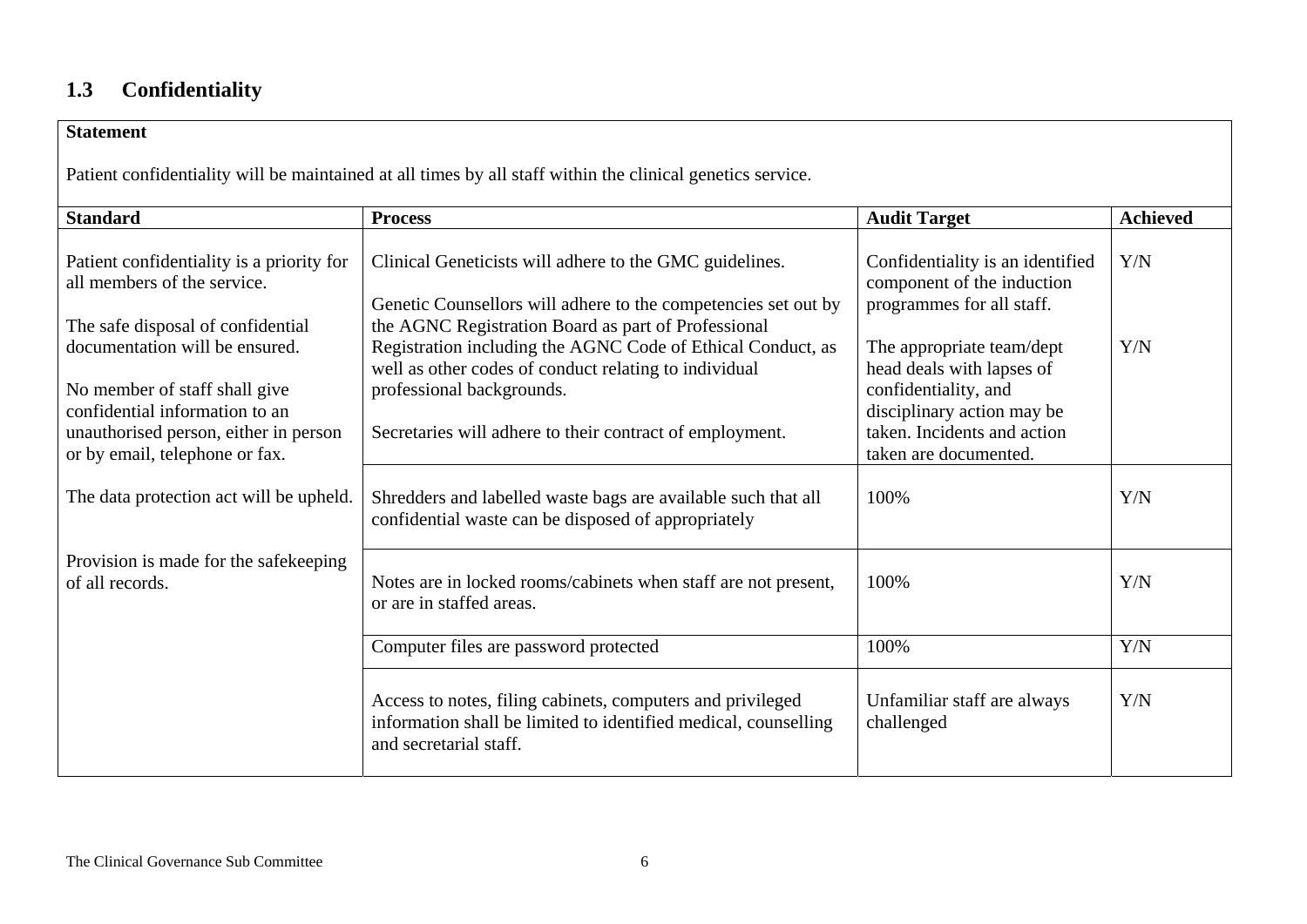# **1.4 The Genetic Clinic Appointment**

#### **Statement**

The genetic clinic appointment aims to provide individuals and families with appropriate and relevant information. It will address individuals and families personal information needs and will encourage active participation during the consultation.

| <b>Standard</b>                                                                                                                                              | <b>Process</b>                                                                                                                                                                                               | <b>Audit Target</b>                                                                                                                                                                        | <b>Achieved</b> |
|--------------------------------------------------------------------------------------------------------------------------------------------------------------|--------------------------------------------------------------------------------------------------------------------------------------------------------------------------------------------------------------|--------------------------------------------------------------------------------------------------------------------------------------------------------------------------------------------|-----------------|
| Patients attending their first<br>appointment should be given<br>information about what to expect at a<br>genetic clinic appointment prior to<br>attending.  | Written information will be<br>provided for patients and families<br>informing them of what to expect<br>at their genetic clinic appointment,<br>and how to cancel or change an<br>appointment date or time. | 90% compliance                                                                                                                                                                             | Y/N             |
| There will be identification of special<br>requirements such as translators and<br>convenient appointment times.                                             | This information and confirmation<br>of the referral will be sent within 2<br>weeks of referral.                                                                                                             | 90% compliance                                                                                                                                                                             | Y/N             |
| If clinically appropriate, the<br>multidisciplinary clinical team may                                                                                        | The decision to arrange pre-clinic<br>consultation will be documented.                                                                                                                                       | 90% compliance                                                                                                                                                                             | Y/N             |
| recommend that pre-clinic<br>consultation take place. This may<br>occur by correspondence, by<br>telephone, by home visit, or at a<br>family history clinic. | Whenever possible routine<br>appointment dates and times will<br>be sent to individuals and families<br>not less than 4 weeks in advance of<br>the clinic date where appropriate.                            | 90% compliance                                                                                                                                                                             | Y/N             |
|                                                                                                                                                              | Genetics clinical staff should have<br>adequate time and resources to<br>ensure that proper preparation is<br>made before seeing the patients.                                                               | Time should be allocated for clinic<br>preparation in the weekly timetable.<br>All genetics clinical staff should<br>have access to the Internet, online<br>databases and current journals | Y/N             |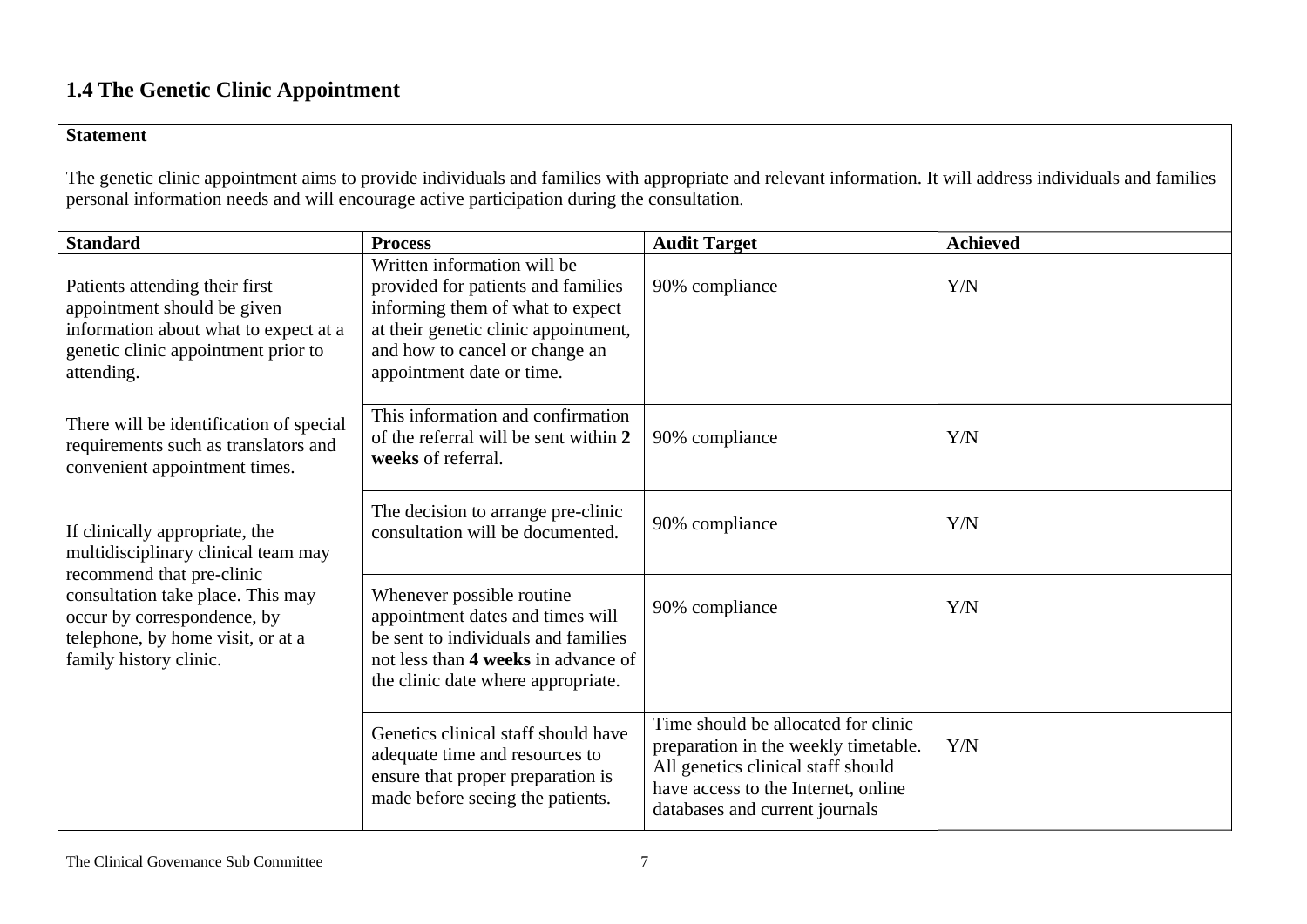| >90% of all new referrals will have<br>first contact with genetics clinical<br>staff within 13 weeks of receipt of the<br>referral, either through a clinic<br>appointment or pre-clinic<br>consultation. Exceptions: If the<br>individual or family make other<br>arrangements (e.g. such as an<br>appointment for an infrequently held<br>outreach clinic); if it is considered<br>inappropriate by the geneticist or<br>genetic counsellor.<br>Where pre-clinic work-up takes place,<br>> 90% of new referrals will be offered<br>a clinic appointment within 13 weeks<br>of completion of pre-clinic work-up.<br>Exception: If the multidisciplinary<br>team decides that no clinic<br>appointment is necessary following<br>the pre-clinic work-up – see 1.5.<br>The service is able to respond rapidly<br>to urgent referrals | A private room will normally be<br>provided for all consultations.                                                                        | 100% compliance                                                                                                    | Y/N |
|-------------------------------------------------------------------------------------------------------------------------------------------------------------------------------------------------------------------------------------------------------------------------------------------------------------------------------------------------------------------------------------------------------------------------------------------------------------------------------------------------------------------------------------------------------------------------------------------------------------------------------------------------------------------------------------------------------------------------------------------------------------------------------------------------------------------------------------|-------------------------------------------------------------------------------------------------------------------------------------------|--------------------------------------------------------------------------------------------------------------------|-----|
|                                                                                                                                                                                                                                                                                                                                                                                                                                                                                                                                                                                                                                                                                                                                                                                                                                     | Individuals and families should be<br>seen within 20 minutes of their<br>appointment times.                                               | 90% compliance                                                                                                     | Y/N |
|                                                                                                                                                                                                                                                                                                                                                                                                                                                                                                                                                                                                                                                                                                                                                                                                                                     | Patients should be <i>offered</i> an<br>appointment within 13 weeks of<br>referral, unless pre-clinic work-up<br>is planned.              | 90% compliance                                                                                                     | Y/N |
|                                                                                                                                                                                                                                                                                                                                                                                                                                                                                                                                                                                                                                                                                                                                                                                                                                     | Patients should be <i>offered</i> an<br>appointment within 13 weeks of<br>completion of pre-clinic workup<br>where appropriate (see 1.5). | 90% compliance                                                                                                     | Y/N |
|                                                                                                                                                                                                                                                                                                                                                                                                                                                                                                                                                                                                                                                                                                                                                                                                                                     | The number of observers should be<br>kept to a minimum and agreed<br>with the family.                                                     | Evidence of the agreed number, and<br>how many observers were actually<br>present at the consultation in the file. | Y/N |
|                                                                                                                                                                                                                                                                                                                                                                                                                                                                                                                                                                                                                                                                                                                                                                                                                                     | Urgent referrals (often prenatal<br>diagnosis or neonate) are seen by a<br>team member within 5 working<br>days                           | 90% compliance                                                                                                     | Y/N |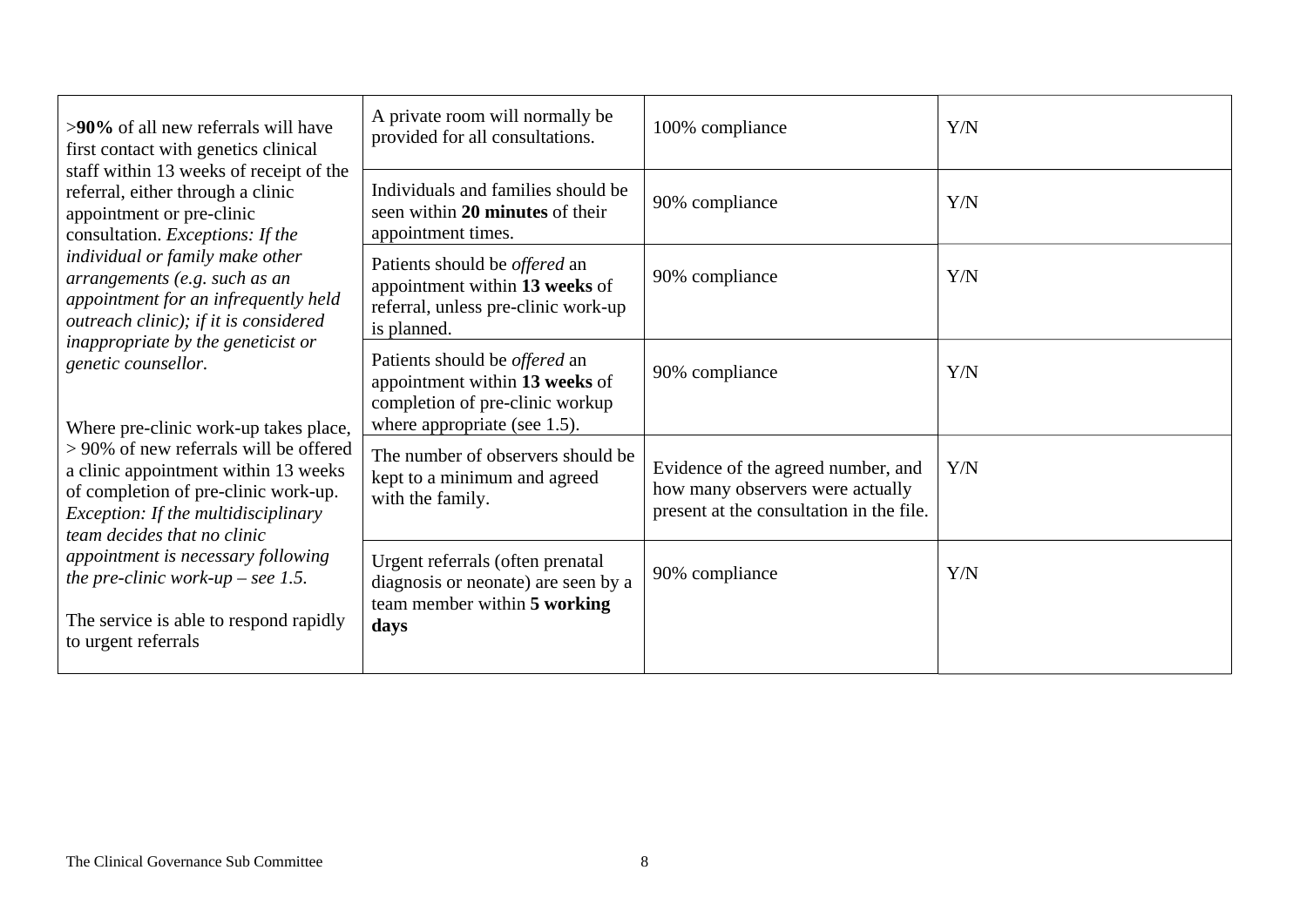# **1.5 Pre-clinic consultation and work-up**

#### **Statement**

To facilitate the communication of appropriate and relevant information to individuals and families, assessment of family history and of individual and family information needs before the clinic appointment is often useful.

| <b>Standard</b>                                                                                                                                                                                                      | <b>Process</b>                                                                                                                                                                                                                                                  | <b>Audit Target</b>                                                               | <b>Achieved</b> |
|----------------------------------------------------------------------------------------------------------------------------------------------------------------------------------------------------------------------|-----------------------------------------------------------------------------------------------------------------------------------------------------------------------------------------------------------------------------------------------------------------|-----------------------------------------------------------------------------------|-----------------|
| If clinically appropriate, the<br>multidisciplinary clinical team may<br>recommend that pre-clinic<br>consultation take place.                                                                                       | When pre-clinic consultations are<br>arranged, these will be offered<br>within 13 weeks of referral.                                                                                                                                                            | 90% compliance                                                                    | Y/N             |
|                                                                                                                                                                                                                      | A pre-clinic consultation may<br>occur by correspondence, by<br>telephone, by home visit, or at a<br>family history clinic.                                                                                                                                     | The nature and location of the pre-<br>clinic consultation will be<br>documented. | Y/N             |
| Where the genetic risk is identified as<br>low by the multidisciplinary clinical<br>team though the pre-clinic work-up, a<br>clinic consultation may not be<br>necessary.                                            | The genetic risk assessment and/or<br>individual and family information<br>needs will be documented in the<br>record.                                                                                                                                           | 100% compliance                                                                   | Y/N             |
| Where individual and family<br>information and counselling needs are<br>met as part of the pre-clinic<br>consultation, a clinic consultation may<br>be deemed unnecessary by the<br>multidisciplinary clinical team. | Where no appointment is planned,<br>a letter documenting this decision,<br>the genetic risk assessment and any<br>management advice will be written<br>to the patient, the referring agency<br>and the GP within 2 weeks of<br>completion of pre-clinic workup. | 90% compliance                                                                    | Y/N             |
|                                                                                                                                                                                                                      | Correspondence with the referring<br>agency and patients following pre-<br>clinic consultation should comply<br>with the correspondence and<br>follow-up standard described<br>below.                                                                           |                                                                                   |                 |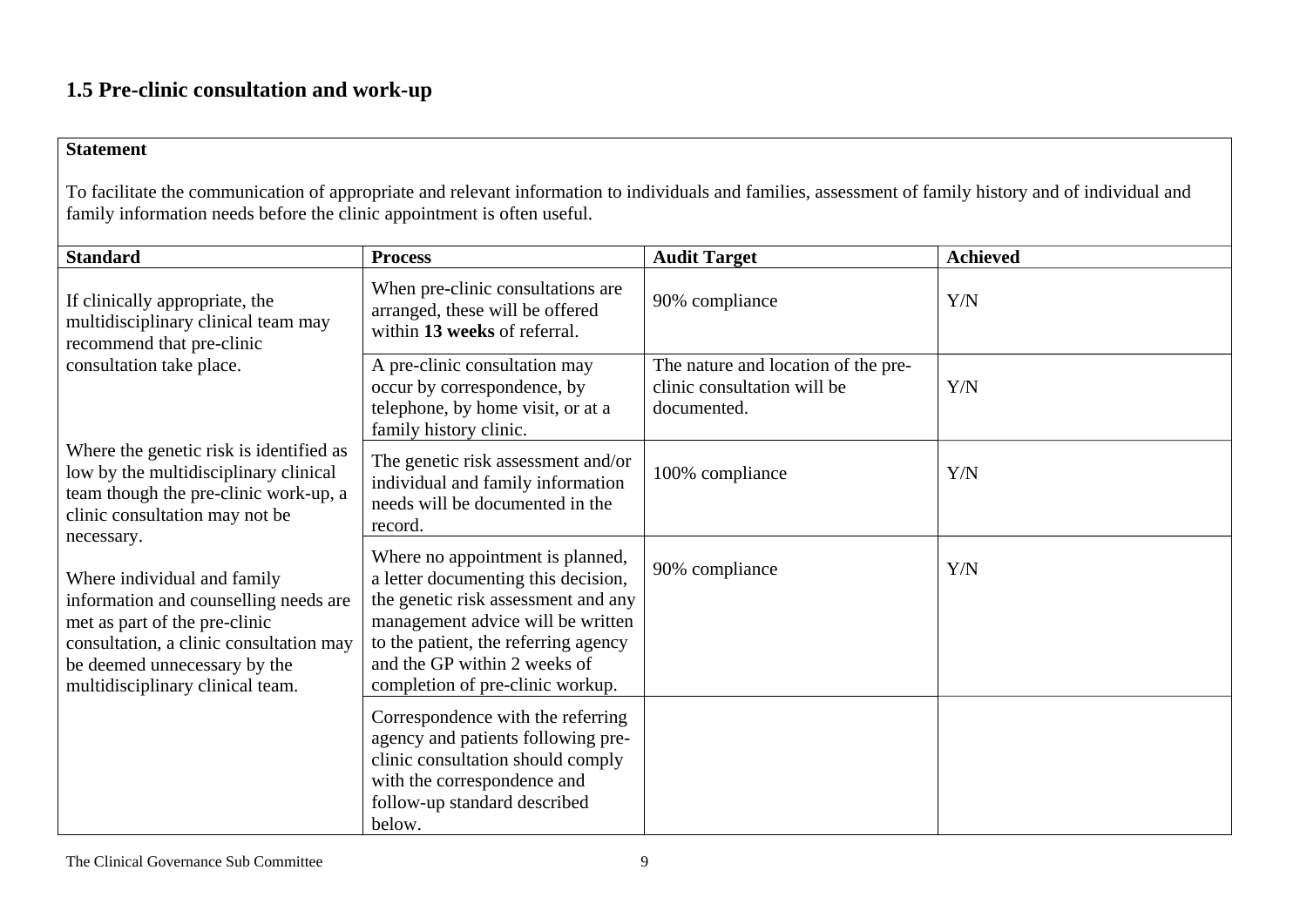# **2.1 Knowledge Based Practice**

#### **Statement**

Clinical Genetics is underpinned by knowledge that is, wherever possible, evidence-based and in keeping with considered best practice.

| <b>Standard</b>                                                                                                                           | <b>Process</b>                                                                                                                                                                                                                                                                                                 | <b>Audit Target</b>                                                                          | <b>Achieved</b> |
|-------------------------------------------------------------------------------------------------------------------------------------------|----------------------------------------------------------------------------------------------------------------------------------------------------------------------------------------------------------------------------------------------------------------------------------------------------------------|----------------------------------------------------------------------------------------------|-----------------|
| <b>Educational facilities and</b><br>opportunities are made available to<br>clinical geneticists and genetic<br>counsellors.              | Individuals are responsible for<br>their own continuing education.<br>They will organise and undertake<br>their own private study. Study<br>leave is available for both medical<br>and non-medical counselling staff.<br>Individuals are required to keep a<br>record of all courses and meetings<br>attended. | A departmental record of<br>educational activity is kept.                                    | Y/N             |
| Departmental policies, procedures and<br>guidelines are easily available and<br>regularly reviewed/updated based on<br>clinical evidence. | Each department is responsible for<br>provision of easy access to online<br>resources and a range of up-to-date<br>textbooks and journals relevant to<br>medical and non-medical clinical<br>staff.                                                                                                            | Textbooks, journals, library<br>facilities, computers are readily<br>available to all staff. | Y/N             |
|                                                                                                                                           | Departments will have regular<br>clinical meetings where upcoming<br>cases or continuing care of patients<br>can be discussed.                                                                                                                                                                                 | A record of regular clinical meetings<br>is kept.                                            | Y/N             |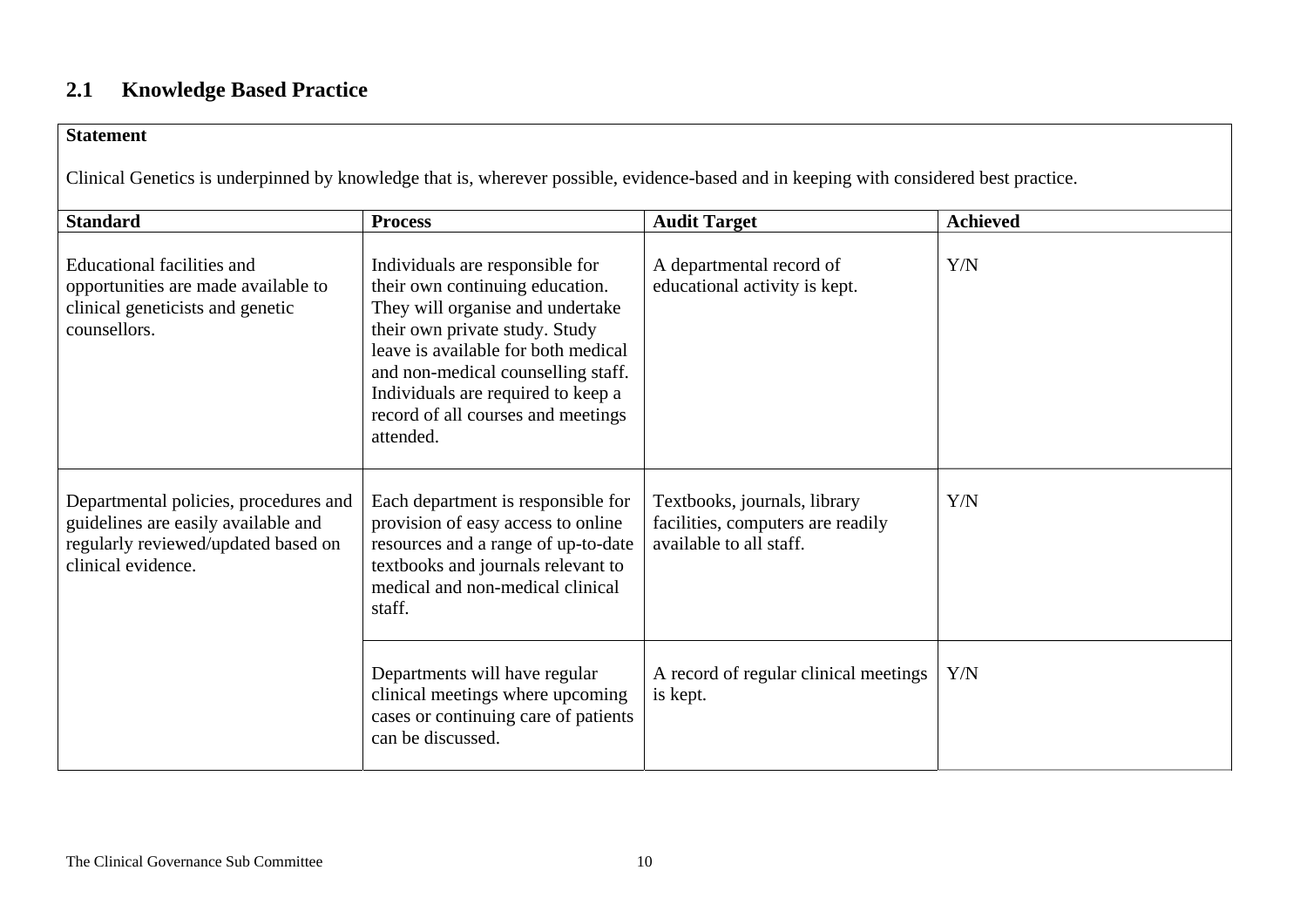| Where available, National Guidelines<br>will be used to inform patient care. | National guidelines will be readily<br>accessible to medical and non-<br>medical clinical staff.                                                                    | Medical and non-medical genetics<br>staff have access to online or paper<br>copies of national guidelines. | Y/N |
|------------------------------------------------------------------------------|---------------------------------------------------------------------------------------------------------------------------------------------------------------------|------------------------------------------------------------------------------------------------------------|-----|
|                                                                              | Use of national guidelines or care<br>pathways will be documented in<br>the file where appropriate.<br>Exceptions will be documented.                               | 90%                                                                                                        | Y/N |
| The importance of research in clinical<br>practice shall be recognised.      | Time for research will be<br>recognised in Consultant job plans.<br>Other staff will be supported in<br>research with time and financial<br>support as appropriate. | A collection of all departmental<br>publications will be kept.                                             | Y/N |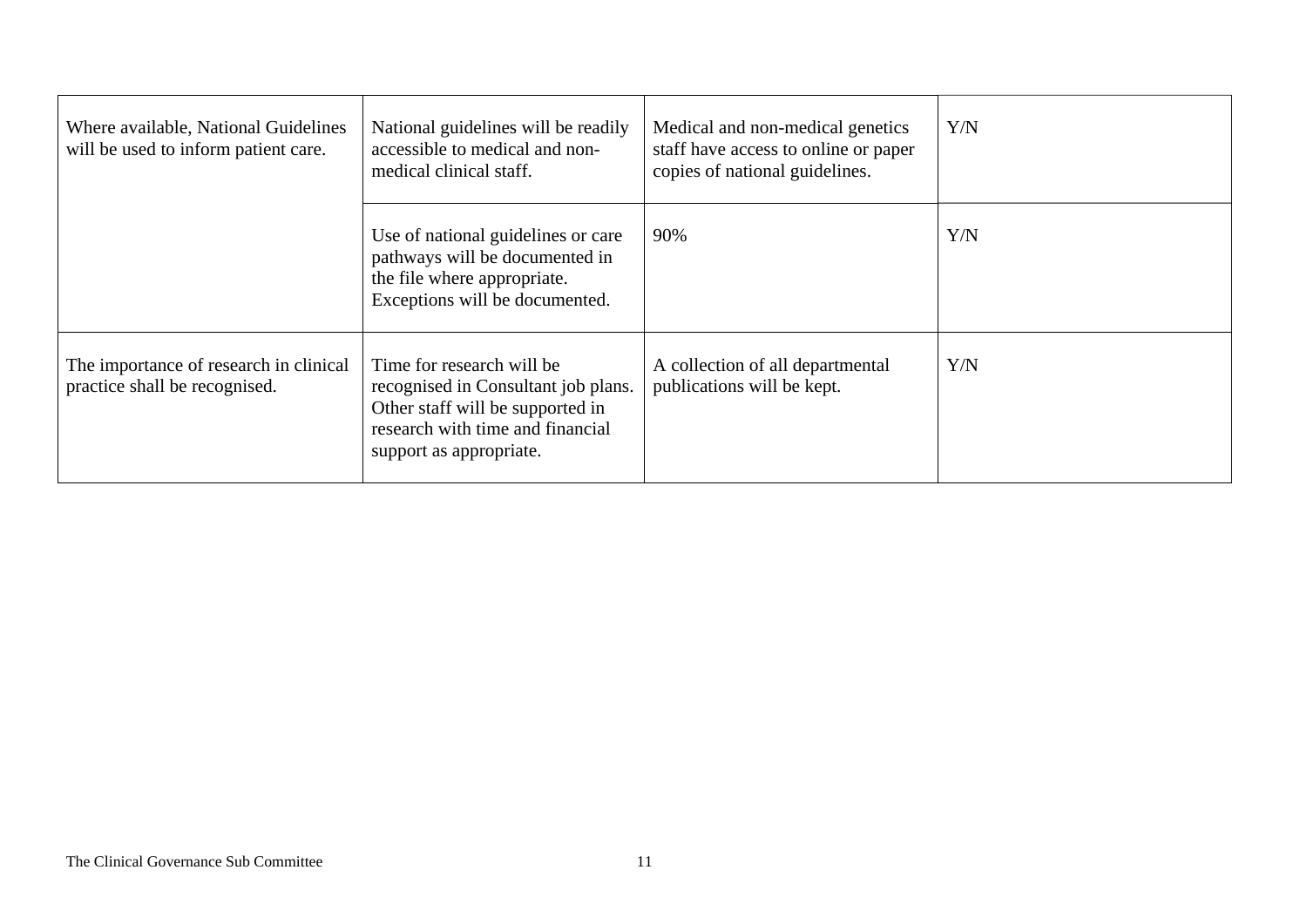# **2.2 Counselling Skills**

#### **Statement**

All clinical staff should be skilled in genetic counselling, which is a communication process that deals with human problems associated with the occurrence, risk of occurrence and consequences of occurrence of a genetic disorder in a family.

| <b>Standard</b>                                                                                                                                                                                                                   | <b>Process</b>                                                                                                       | <b>Audit Target</b>                                                                                         | <b>Achieved</b> |
|-----------------------------------------------------------------------------------------------------------------------------------------------------------------------------------------------------------------------------------|----------------------------------------------------------------------------------------------------------------------|-------------------------------------------------------------------------------------------------------------|-----------------|
| All clinical staff should have prior<br>supervised experience in genetic<br>counselling before seeing patients on<br>their own.                                                                                                   | All new staff should be assessed<br>and a training programme made<br>available for the development of<br>this skill. | Staff induction programmes include<br>assessment and supervised<br>experience in genetic counselling.       | Y/N             |
|                                                                                                                                                                                                                                   | All clinical staff should have<br>access to national training courses<br>in genetic counselling.                     | A national counselling course is<br>offered to all staff during their<br>employment if not already attended | Y/N             |
| Regular non-confrontational review of<br>this skill in all members seeing<br>patients. (e.g. Video review of<br>session, audio taping, someone sitting<br>during clinical session, clinical<br>supervision, or peer supervision). | A clinical appraiser should be<br>identified and readily available to<br>staff.                                      | A clinical appraiser is available.                                                                          | Y/N             |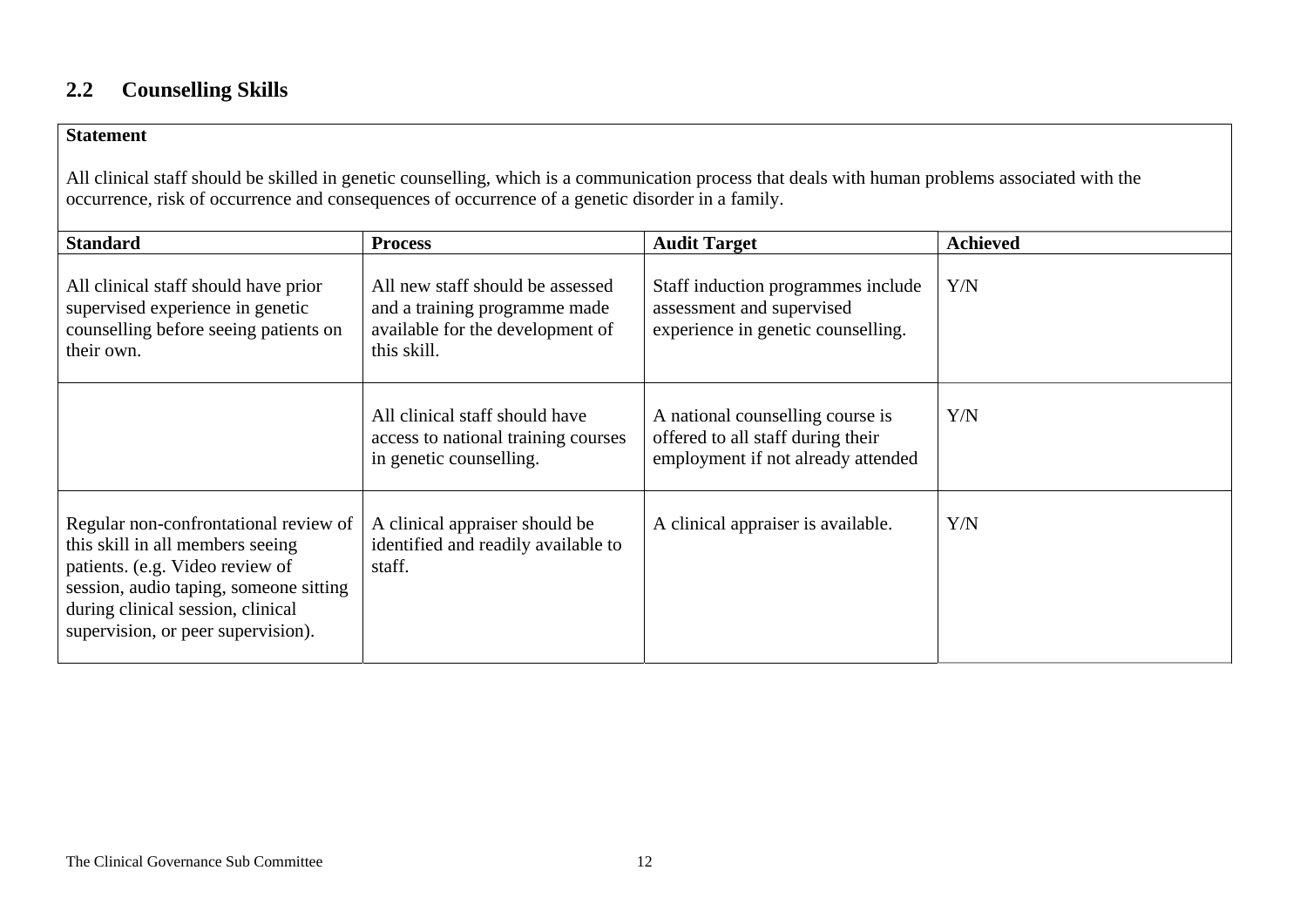# **3.1 Correspondence and Follow-up**

#### **Statement**

All referring and actively involved agencies will be kept well informed of the outcome of their referral. All genetic patients and families will be offered follow up as necessary and appropriate and will be kept well informed.

| <b>Process</b>                                                                                                                                                                                                                                                | <b>Audit Target</b>    | <b>Achieved</b> |
|---------------------------------------------------------------------------------------------------------------------------------------------------------------------------------------------------------------------------------------------------------------|------------------------|-----------------|
| The decision regarding follow-up<br>and who is responsible for<br>arranging it should be clearly<br>documented                                                                                                                                                | 90%                    | Y/N             |
| Involved agencies are recorded in<br>the notes                                                                                                                                                                                                                | 90%                    | Y/N             |
| The letter should include<br>information of when and where the<br>consultation took place, which<br><i>relevant</i> medical, nursing or<br>counselling staff were present,                                                                                    | Reply to Referrer 100% | Y/N             |
| which consultant clinical geneticist<br>or principal/consultant genetic<br>counsellor is responsible for the<br>family, and who may be contacted<br>in the genetic department should<br>there be any queries, questions or<br>concerns. All exceptions should | Letter to GP 100%      | Y/N             |
| All agencies involved should be noted                                                                                                                                                                                                                         | documented.            |                 |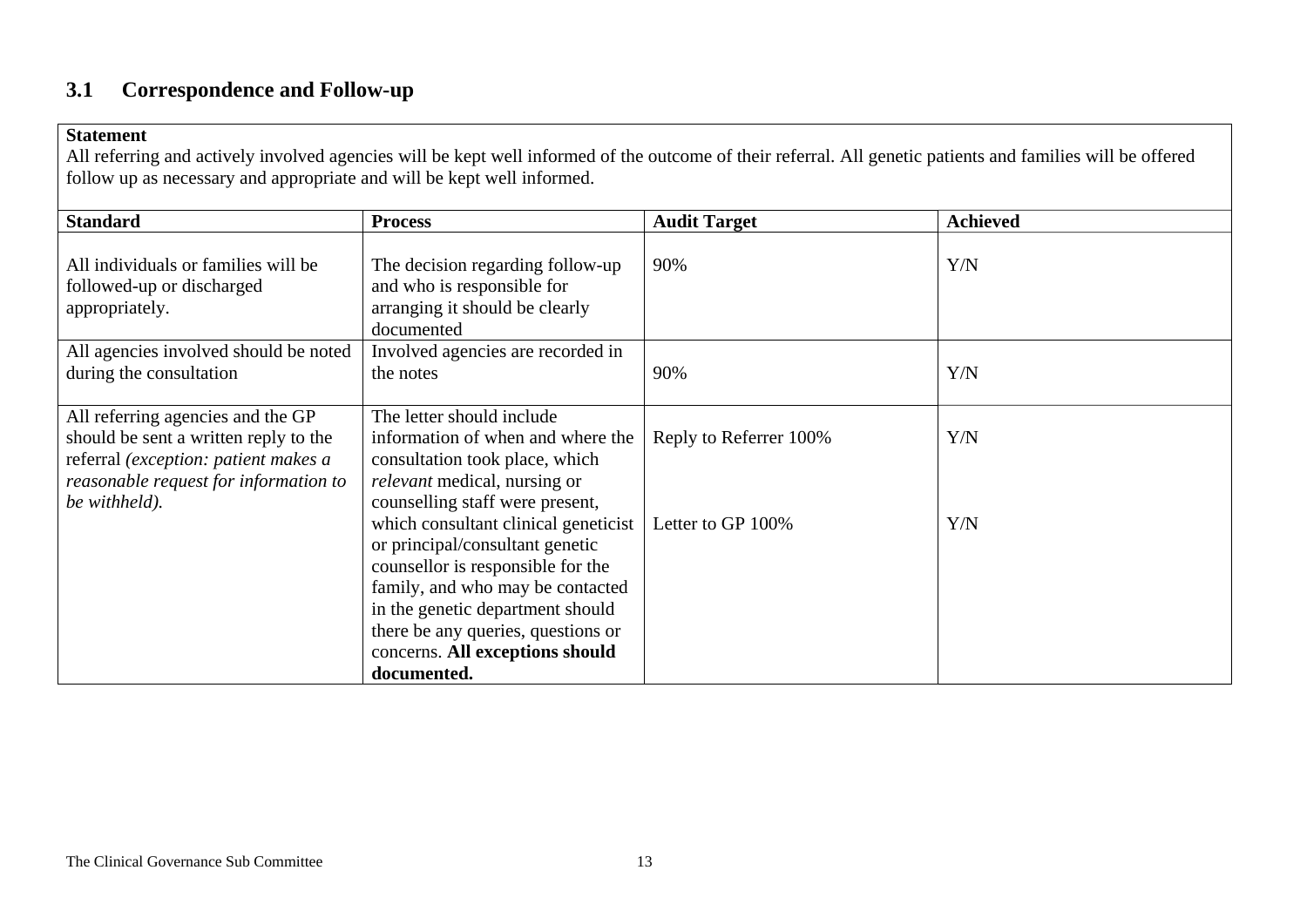|                                                                                                                                          | Letters to referrers should include<br>appropriate information on the<br>implications and management<br>(where appropriate) of the genetic<br>condition (where identified).                                                                                                                                                                                                                                                | 100% | Y/N |
|------------------------------------------------------------------------------------------------------------------------------------------|----------------------------------------------------------------------------------------------------------------------------------------------------------------------------------------------------------------------------------------------------------------------------------------------------------------------------------------------------------------------------------------------------------------------------|------|-----|
| Individuals and families seen should<br>be sent information summarising the<br>consultation discussions.                                 | The information should include<br>details of who may be contacted in<br>the genetic department and how,<br>should there be any queries,<br>questions or concerns. Exceptions:<br>a) A joint clinic referral arranged<br>by another department. B) If it is $a$<br>follow-up appointment and there is<br>no further information. $C$ ) If it is<br>considered contraindicated.<br>Exceptions will be clearly<br>documented. | 90%  | Y/N |
|                                                                                                                                          | Letters should be sent within 14<br>days of the consultation                                                                                                                                                                                                                                                                                                                                                               | 90%  | Y/N |
| Every effort should be made to ensure<br>individuals and/or families are able to<br>read and understand their written<br>correspondence. |                                                                                                                                                                                                                                                                                                                                                                                                                            |      |     |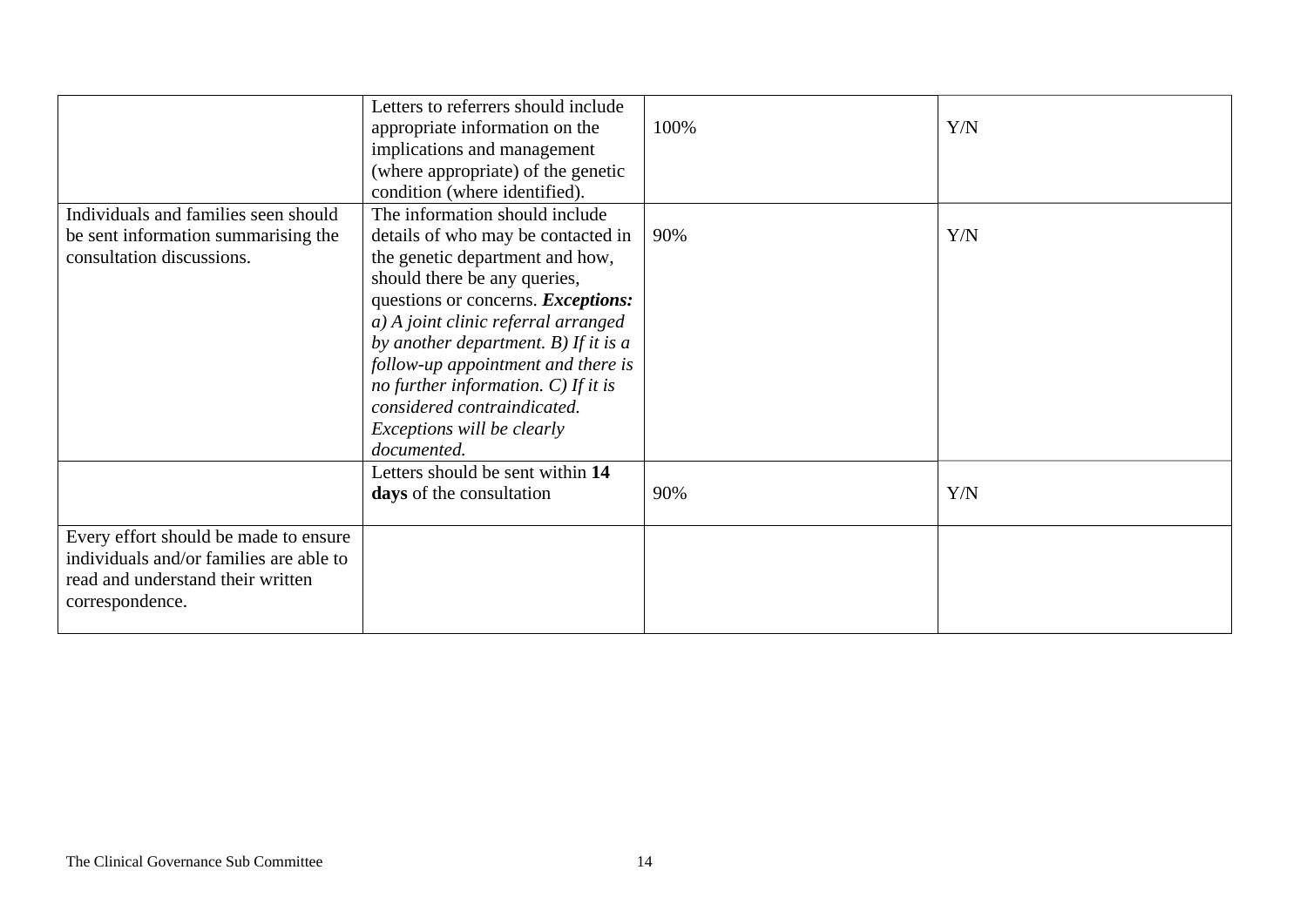### **4.1 Documentation**

| <b>Statement</b>                                                                                            |                                                                                  |                     |                 |  |  |
|-------------------------------------------------------------------------------------------------------------|----------------------------------------------------------------------------------|---------------------|-----------------|--|--|
| All records are accurate relevant and complete.                                                             |                                                                                  |                     |                 |  |  |
| <b>Standard</b>                                                                                             | <b>Process</b>                                                                   | <b>Audit Target</b> | <b>Achieved</b> |  |  |
| Comprehensive record systems are<br>provided.                                                               | Pedigrees reflect the standard on<br>the CGS website, Clinical                   | 90%                 | Y/N             |  |  |
| Accurate records are kept on all<br>individuals and families.                                               | Governance Section.                                                              |                     |                 |  |  |
| Staff are aware of legal and<br>professional standards with regard to<br>documentation (e.g GMC standards). | All hand written entries are dated<br>and signed.                                | 100%                | Y/N             |  |  |
| Staff are proficient in the use and<br>completion of records.                                               | All paperwork is secured in the<br>files according to the departmental<br>system | 100%                | Y/N             |  |  |
| Documentation is clear, accurate and<br>up-to-date.                                                         |                                                                                  |                     |                 |  |  |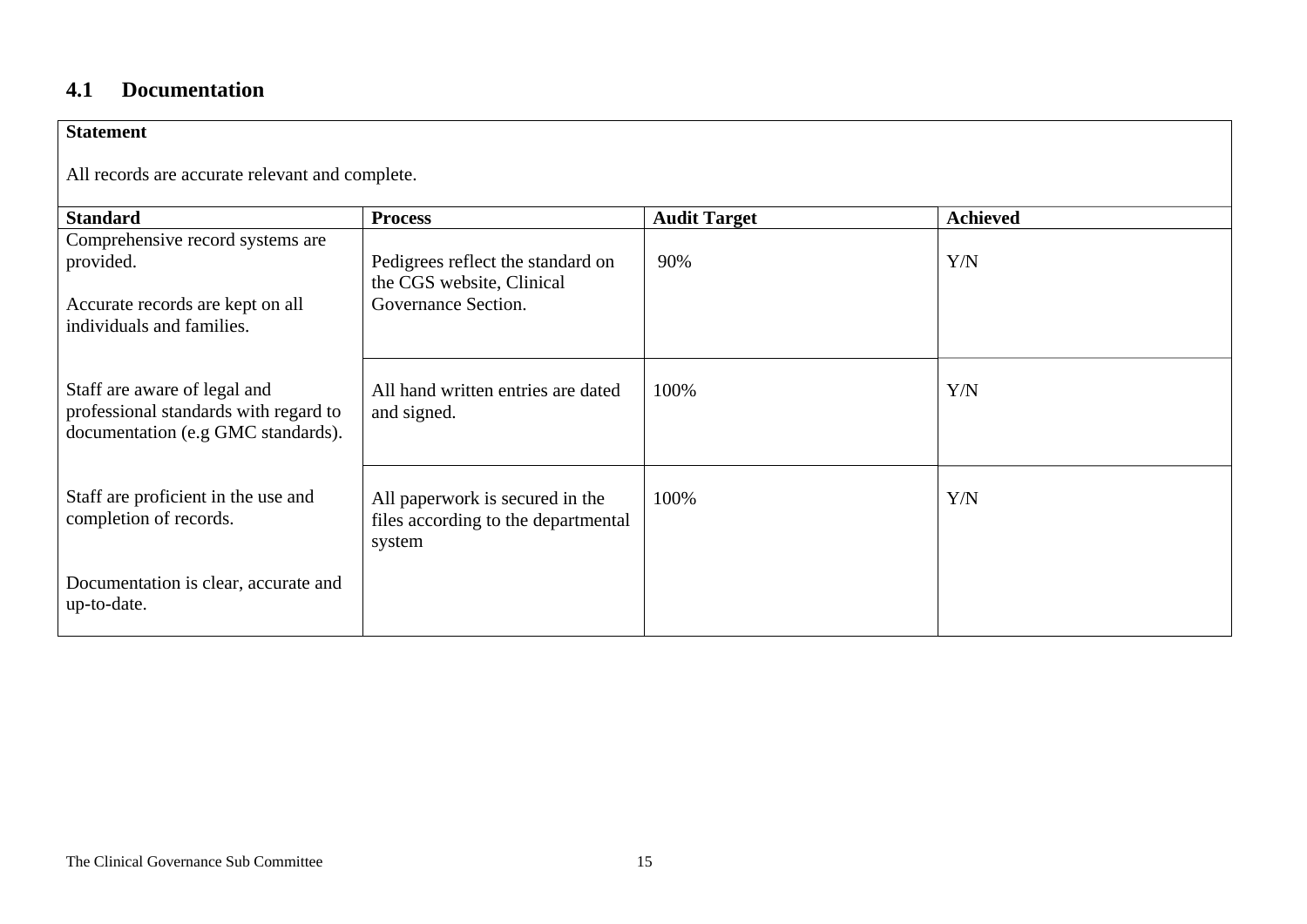## **5.1 Audit**

| <b>Statement</b>                                                              |                                                  |                                              |                 |  |  |
|-------------------------------------------------------------------------------|--------------------------------------------------|----------------------------------------------|-----------------|--|--|
| All Patient activities should be recorded, transparent and easily accessible. |                                                  |                                              |                 |  |  |
| <b>Standard</b>                                                               | <b>Process</b>                                   | <b>Audit Target</b>                          | <b>Achieved</b> |  |  |
| Data of all patient contact should be<br>entered into a database.             | Database exists                                  | 100%                                         | Y/N             |  |  |
| Outcome data should be generated for                                          |                                                  |                                              |                 |  |  |
| all consultations.                                                            | Outcome entered on database for                  | 100%                                         | Y/N             |  |  |
| Where possible all individuals and                                            | all consultations                                |                                              |                 |  |  |
| families should have a recognised<br>disease code.                            | Standardised Internal or                         |                                              |                 |  |  |
|                                                                               | Internationally accepted disease                 | These are easily utilised on the<br>database | Y/N             |  |  |
| Regular Audits will be performed.                                             | codes will be used                               |                                              |                 |  |  |
| Audits should be undertaken as an                                             |                                                  |                                              |                 |  |  |
| intra-departmental and extra-                                                 | All staff will participate in audit,             | A record of departmental audits will         | Y/N             |  |  |
| departmental exercise.                                                        | both internal and external                       | be kept                                      |                 |  |  |
| A system of critical incident reporting                                       |                                                  |                                              |                 |  |  |
| is in place.                                                                  | Local NHS forms/processes will                   | Local NHS forms have been used               | Y/N             |  |  |
| The experience of users of the                                                | be used                                          | appropriately and copies kept.               |                 |  |  |
| Genetics Service should be monitored                                          |                                                  |                                              |                 |  |  |
| and inform changes and<br>developments.                                       | Patient and non-genetics staff                   | Evidence of these and resultant              | Y/N             |  |  |
|                                                                               | satisfaction audits are regularly<br>undertaken. | action.                                      |                 |  |  |
|                                                                               |                                                  |                                              |                 |  |  |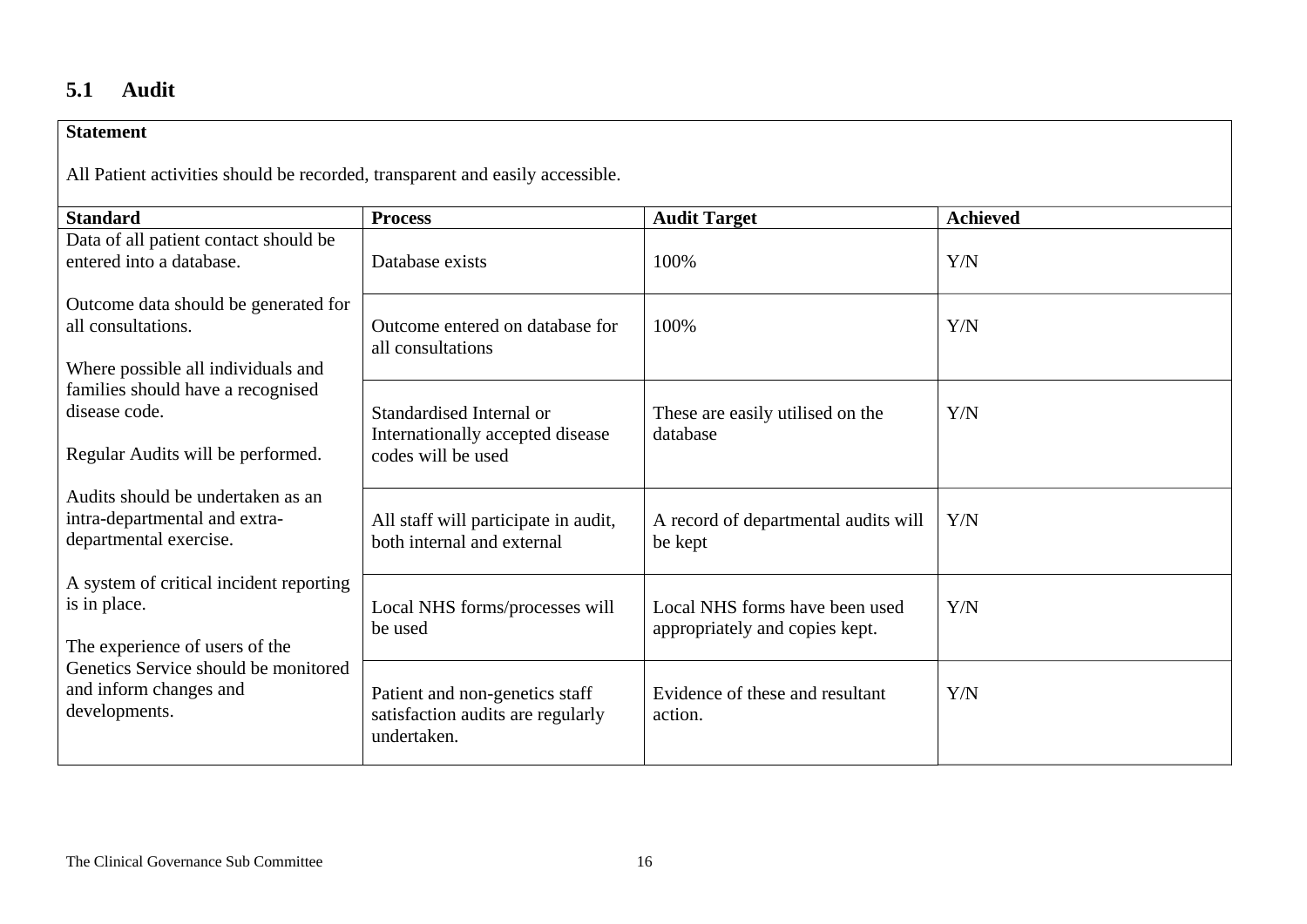

### **GLOSSARY**

This is a list of definitions of some of the terms used in this document.

| Clinical geneticist             | medically qualified person involved in the care of genetic<br>patients and families                                                                                                                                                                                                                                                                                                                                                                                                                                               |
|---------------------------------|-----------------------------------------------------------------------------------------------------------------------------------------------------------------------------------------------------------------------------------------------------------------------------------------------------------------------------------------------------------------------------------------------------------------------------------------------------------------------------------------------------------------------------------|
| Genetic counsellor              | non-medically qualified person involved in the care of genetic<br>patients and families. Includes all those who would naturally<br>belong to the AGNC, for example, genetic nurses, genetic<br>health visitors, genetic associates, genetic social workers.                                                                                                                                                                                                                                                                       |
| Genetic patient                 | patient referred to genetic services for healthcare                                                                                                                                                                                                                                                                                                                                                                                                                                                                               |
| Genetic family                  | family referred to genetic services for healthcare                                                                                                                                                                                                                                                                                                                                                                                                                                                                                |
| Genetics clinical staff         | clinical geneticists and genetic counsellors                                                                                                                                                                                                                                                                                                                                                                                                                                                                                      |
| Clinical genetics support staff | all members of the clinical genetics team not covered by<br>"genetics clinical staff"                                                                                                                                                                                                                                                                                                                                                                                                                                             |
| Clinical genetics team          | all healthcare staff involved in the genetic care of genetic<br>patients and families including clinical genetics staff and<br>support staff.                                                                                                                                                                                                                                                                                                                                                                                     |
| Patient or family care episode  | contact or series of contacts between a patient or family and the<br>clinical genetics centre, following a referral.                                                                                                                                                                                                                                                                                                                                                                                                              |
| National guidelines             | guidelines for patient or family care that have been drawn up in<br>accordance with widely accepted standards such as SIGN<br>(Scottish Intercollegiate Guidelines Network) or NICE<br>(National Institute for Clinical Excellence) or which are<br>accepted as best practice by a medical Royal College or a<br>National Specialist Society.                                                                                                                                                                                     |
| Pre-clinic consultation/work-up | a process which takes place prior to the main genetic<br>counselling appointment, through which family history<br>information is obtained, checked for accuracy with medical<br>records, public records, cancer registries and other sources, and<br>in which the information and counselling needs of the genetic<br>patient or family are assessed.                                                                                                                                                                             |
| New Referral                    | where a healthcare professional requests the assessment of an<br>individual or family by the clinical genetics service. Includes:<br>new patients, patients not seen in the last 12 months, and<br>current patients that require further counselling because of a<br>new issue. Excludes: patients seen for the same issue within the<br>previous 12 months, follow ups instigated by the genetics<br>service, and self referrals. Each referral counts as one event,<br>regardless of the number of individuals in the referral. |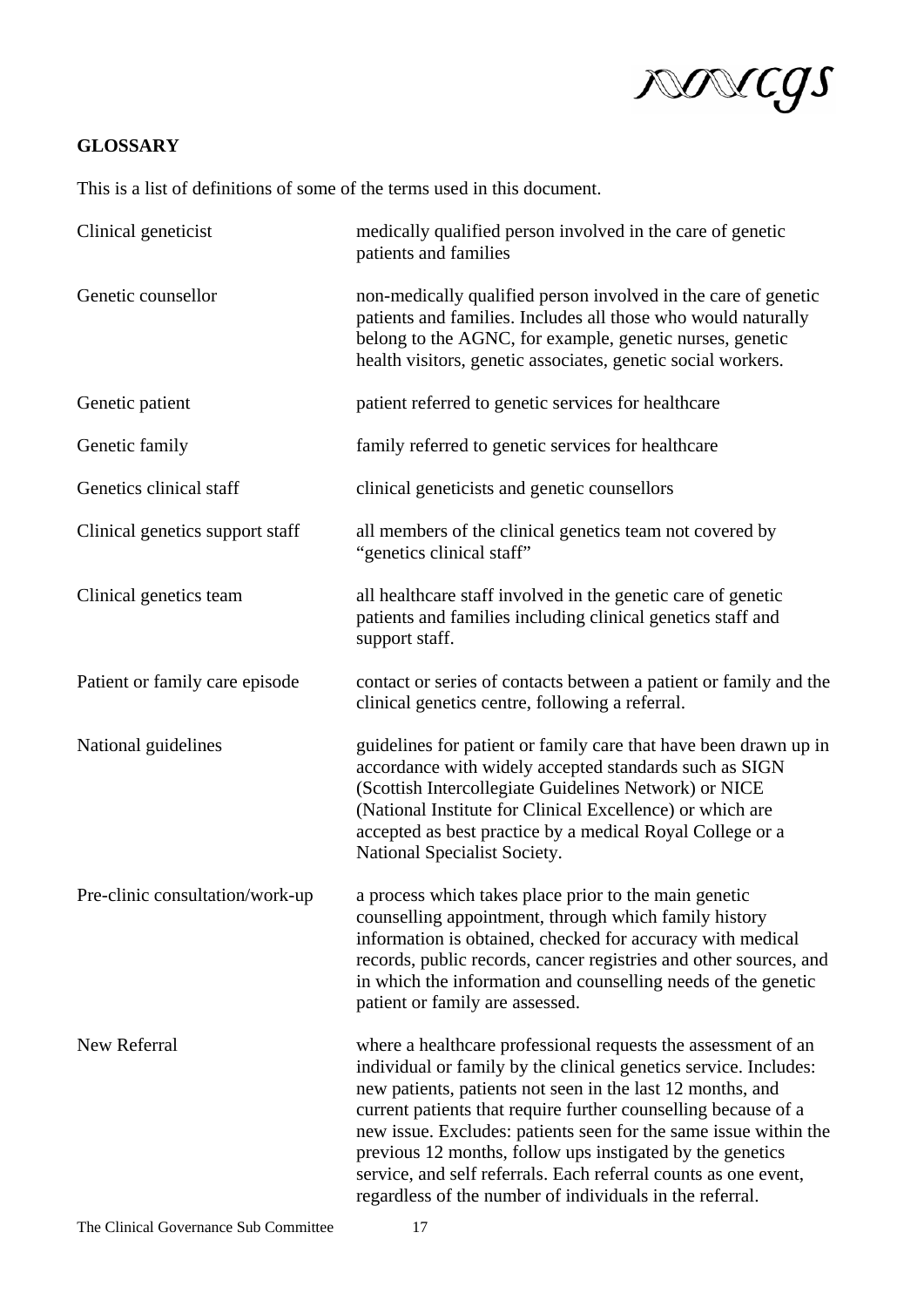### **REFERENCES**

1 Commissioning Clinical Genetics Services. SJ Davies, P Farndon, PS Harper. London. Royal College of Physicians 1998.

2 Clinical Genetics Services, Activity, outcome, effectiveness, quality. A Fryer, IAF Lister Cheese. London, Royal College of Physicians. 1998

3 Consultant physicians working with patients (3<sup>rd</sup> Edition). London. Royal College of Physicians, 2005

4 Quality markers for medical genetics services. London. Department of Health, 2002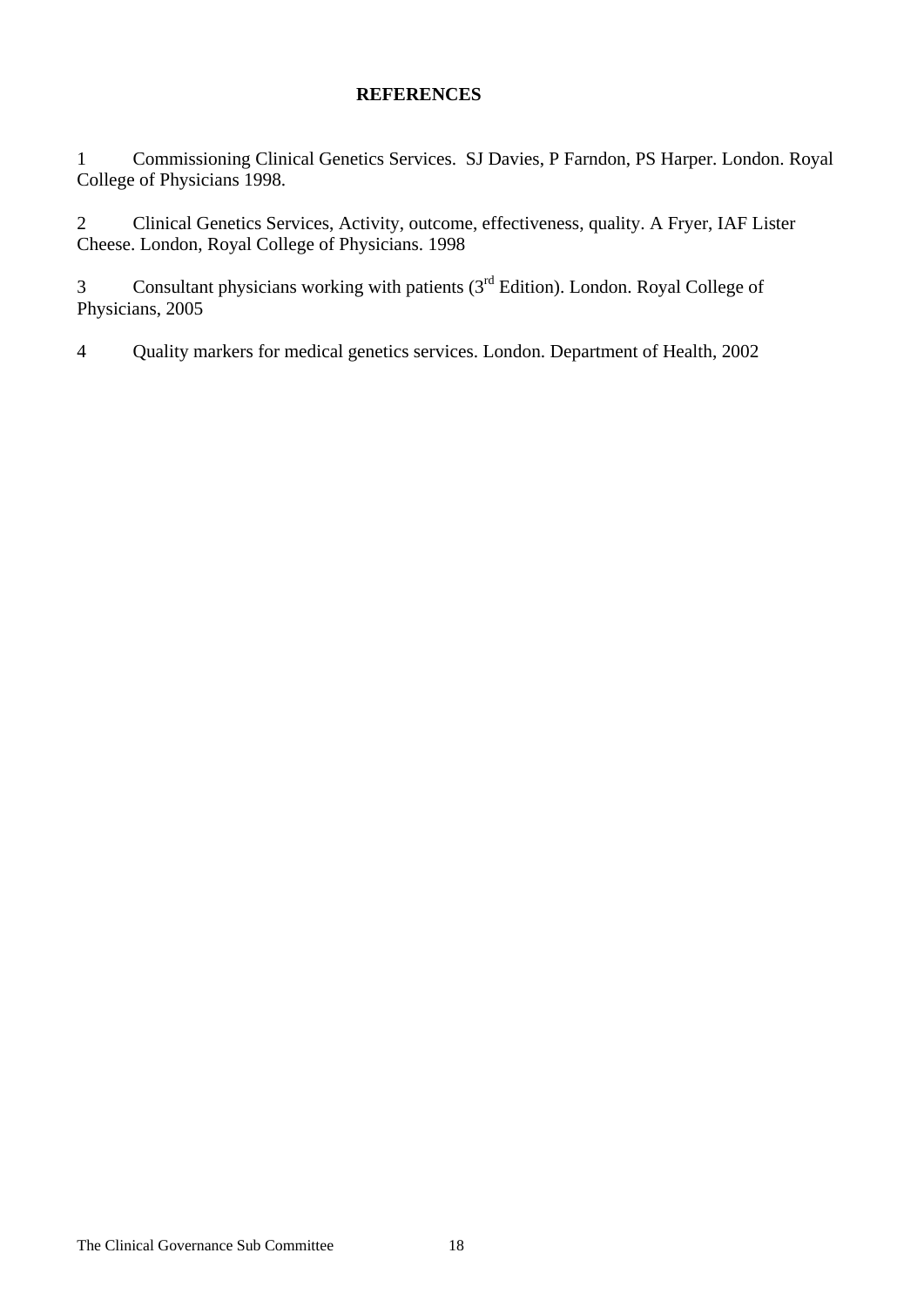# **AUDIT CHECKLIST**

### **CLINICAL GENETICS CENTRE \_\_\_\_\_\_\_\_\_\_\_\_\_\_\_\_\_\_\_\_\_\_\_\_\_\_\_\_\_\_\_\_\_\_\_\_\_\_\_\_\_\_\_\_\_**

## **AUDIT DATE \_\_\_\_\_\_\_\_\_\_\_\_\_\_\_\_\_\_\_\_\_\_**

|                         | 1.1 Multidisciplinary team                                                      |                                          |                                     |                                                                                          |
|-------------------------|---------------------------------------------------------------------------------|------------------------------------------|-------------------------------------|------------------------------------------------------------------------------------------|
|                         | <b>Standard</b>                                                                 | <b>Performance</b>                       | <b>Standard</b><br><b>Achieved?</b> | <b>Comments</b>                                                                          |
| $\mathbf{1}$            | Clinical genetics consultants<br>4 WTE/million                                  | <b>Actual staff</b>                      |                                     |                                                                                          |
|                         |                                                                                 | WTE/million                              |                                     |                                                                                          |
| $\overline{2}$          | Genetic counsellors<br>8 WTE/million                                            | Actual staff                             |                                     |                                                                                          |
| $\overline{\mathbf{3}}$ | Regular management meetings involving<br>medical, counselling and support staff | WTE/million<br>Frequency of<br>meetings  |                                     | (attach<br>example<br>minutes)                                                           |
| 4                       | Regular clinical referral team meetings<br>(weekly)                             | Frequency of<br>meetings                 |                                     |                                                                                          |
| 5                       | Regular clinical-laboratory team meetings<br>to discuss patient care            | Frequency of<br>meetings                 |                                     |                                                                                          |
| 6                       | Documented lines of clinical responsibility                                     | % care episodes<br>with<br>documentation |                                     | State date and<br>method of<br>assessment (e.g.<br>casenote audit,<br>electronic system) |
| $\overline{7}$          | Clear supervision arrangements for trainees                                     | % care episodes<br>with<br>documentation |                                     | State date and<br>method of<br>assessment (e.g.<br>casenote audit,<br>electronic system) |
| 8                       | Regular multidisciplinary team/network<br>meetings                              |                                          |                                     | (attach list of<br>regular team or<br>network meetings)                                  |
| 9                       | Regular meetings with other genetics units                                      | Dates of meetings                        |                                     | (attach dates of<br>meetings in past<br>audit period)                                    |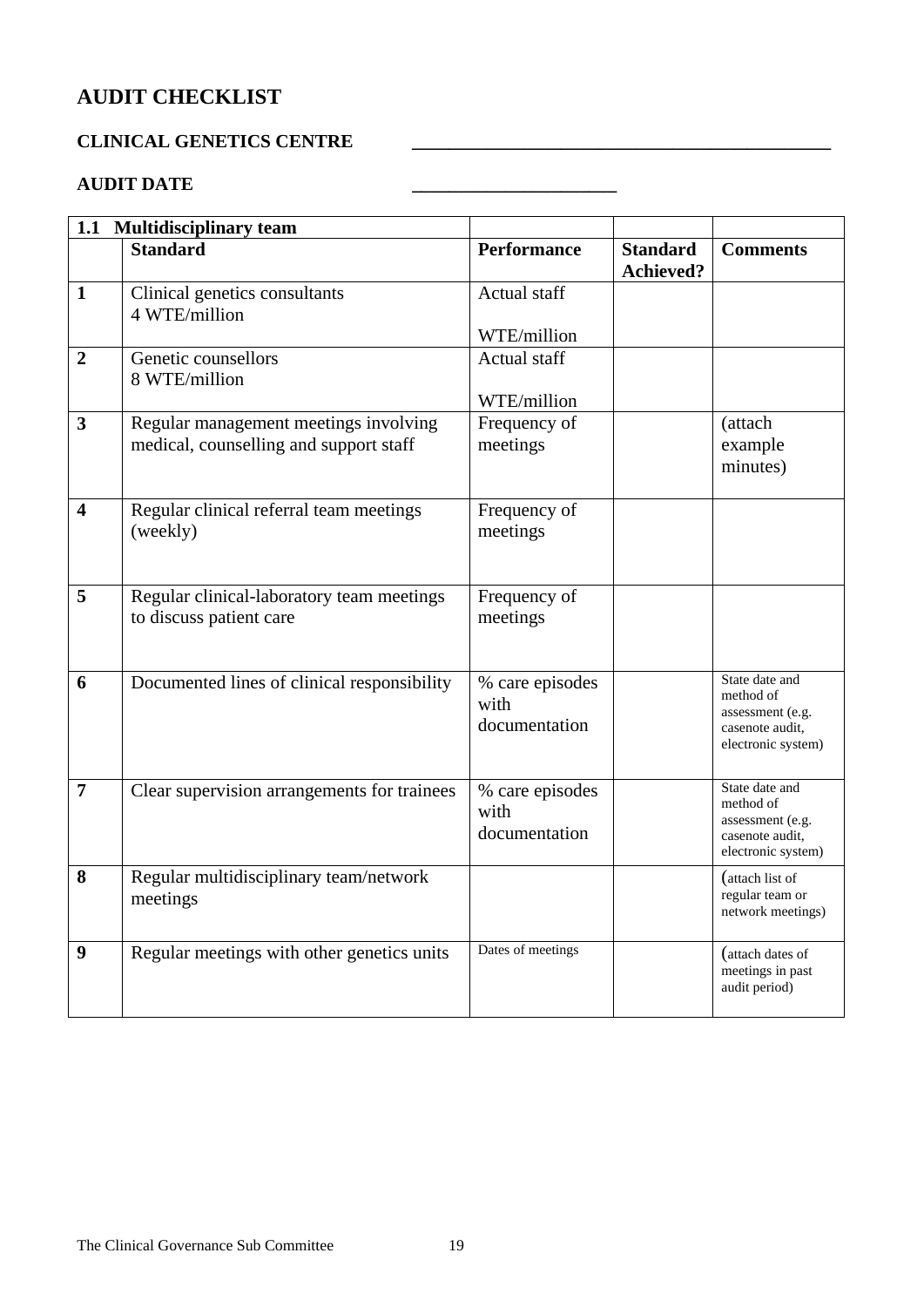|                         | 1.2 Accessibility                                                                            | <b>Performance</b>                    | <b>Standard</b><br><b>Achieved?</b> | <b>Comments</b> |
|-------------------------|----------------------------------------------------------------------------------------------|---------------------------------------|-------------------------------------|-----------------|
| $\mathbf{1}$            | Online information about service available                                                   | Web address                           |                                     |                 |
| $\overline{2}$          | Referral protocols available                                                                 | Location (e.g web,<br>hand book, etc) |                                     |                 |
| $\overline{3}$          | Department post-graduate teaching<br>commitments                                             |                                       |                                     | (attach list)   |
| $\overline{\mathbf{4}}$ | Referral patterns: population segments with<br>referral rates $>$ 20% different from mean    | State segments                        |                                     |                 |
| 5                       | Secretarial/administrative staffing of<br>1.0WTE per consultant and 0.5WTE per<br>counsellor | WTE per<br>consultant/counsellor      |                                     |                 |
| 6                       | Database manager 1.0 WTE per unit                                                            | WTE                                   |                                     |                 |
| $\overline{7}$          | Local appointment availability more than<br>20% different from mean                          | Clinic affected:                      |                                     |                 |

|                         | 1.3 Confidentiality                                     | <b>Performance</b>                                 | <b>Standard</b><br><b>Achieved?</b> | <b>Comments</b>                                   |
|-------------------------|---------------------------------------------------------|----------------------------------------------------|-------------------------------------|---------------------------------------------------|
| $\mathbf{1}$            | Confidentiality is part of staff induction              |                                                    | Yes/No                              |                                                   |
| $\overline{2}$          | Team leader deals with lapses, lapses are<br>documented | Documentation<br>of lapses in last<br>audit period | Yes/No                              | Include<br>comment on<br>how lapse<br>dealt with. |
| $\overline{3}$          | Shredders and confidential waste bags<br>available      |                                                    | Yes/No                              |                                                   |
| $\overline{\mathbf{4}}$ | Security of records                                     | In locked<br>cabinets or<br>staffed areas          | Yes/No                              |                                                   |
| 5                       | Password protection of all computer files               | 100%                                               | Yes/No                              |                                                   |
| 6                       | Access to records by identified staff only              |                                                    | Yes/No                              | Document<br>breaches                              |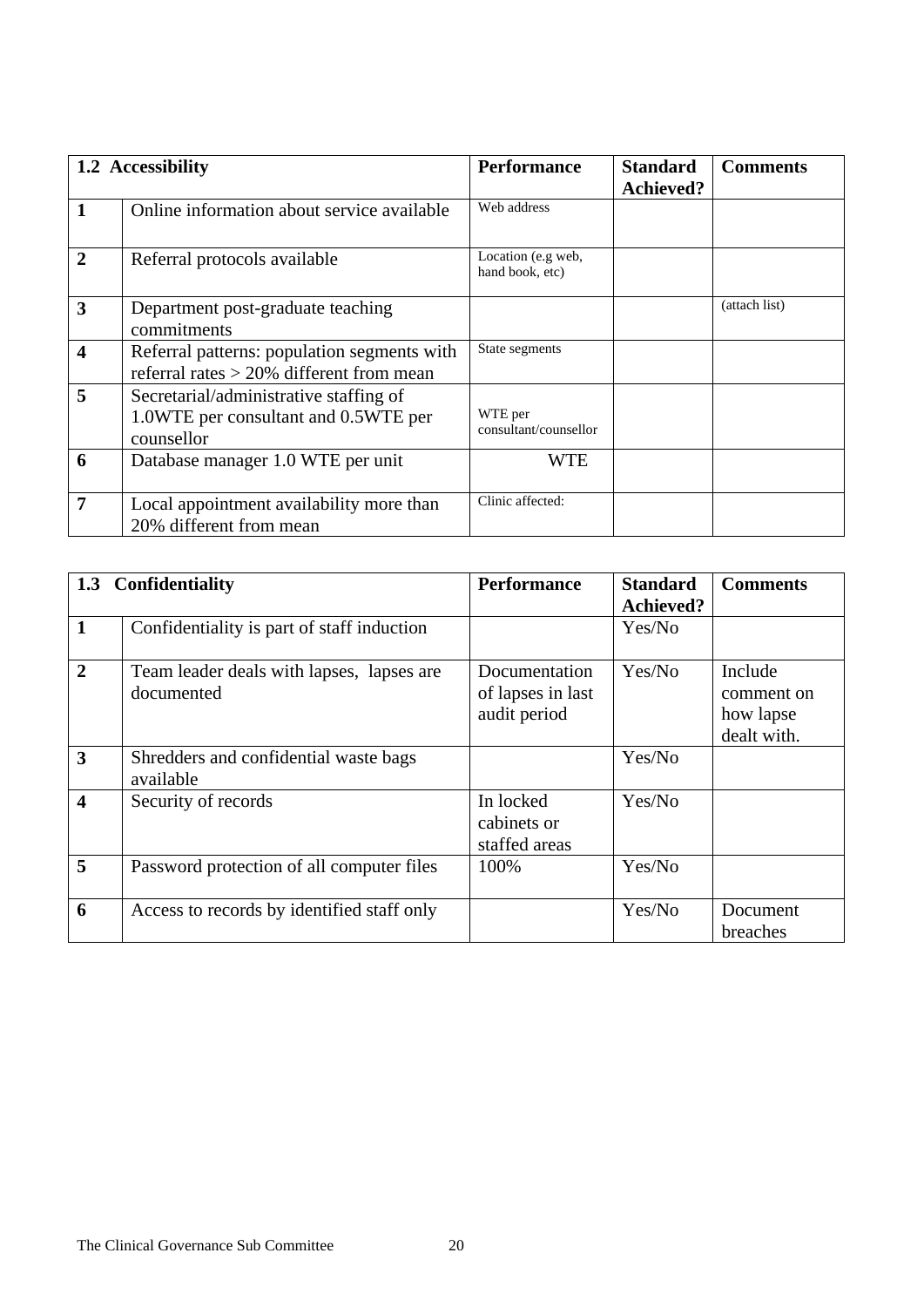|                         | 1.4 The Genetic Clinic Appointment                                                                                           | <b>Performance</b>                              | <b>Standard</b><br><b>Achieved?</b> | <b>Comments</b>                                         |
|-------------------------|------------------------------------------------------------------------------------------------------------------------------|-------------------------------------------------|-------------------------------------|---------------------------------------------------------|
| $\mathbf{1}$            | Written information about clinic<br>appointment for patients exists                                                          | % of referrals<br>who receive<br>leaflet        |                                     |                                                         |
| $\overline{2}$          | Written information sent within 2 weeks of<br>referral                                                                       | % of referrals<br>where this<br>happens         |                                     |                                                         |
| $\overline{\mathbf{3}}$ | Decision to arrange pre-clinic workup<br>documented                                                                          | % of referrals<br>where this is<br>documented   |                                     |                                                         |
| $\overline{\mathbf{4}}$ | Routine appointments arranged at least 4<br>weeks before date                                                                | % referrals<br>where this<br>happens            |                                     |                                                         |
| 5                       | Clinical preparation time is part of job plans<br>and weekly timetable                                                       |                                                 | Yes/No                              |                                                         |
| 6                       | Private room available for consultations                                                                                     | $\frac{0}{0}$                                   |                                     |                                                         |
| $\overline{7}$          | Individuals/families seen within 20 minutes<br>of appointment time                                                           | $\%$                                            |                                     |                                                         |
| 8                       | Face-to-face consultation with a clinical staff<br>member within 13 weeks of referral or<br>completion of pre-clinic work-up | $\%$                                            |                                     |                                                         |
| $\boldsymbol{9}$        | Number of observers agreed with patient or<br>family                                                                         | Recorded in a<br>random sample<br>of casenotes? | Yes/No                              |                                                         |
| 10                      | Urgent referrals seen within 5 working days                                                                                  | $\%$                                            |                                     | Document<br>exceptions and<br>reasons for<br>exceptions |

|                       | 1.5 Pre-clinic consultation and work-up                                        | <b>Performance</b>                                                         | <b>Standard</b><br><b>Achieved?</b> | <b>Comments</b>                       |
|-----------------------|--------------------------------------------------------------------------------|----------------------------------------------------------------------------|-------------------------------------|---------------------------------------|
|                       | Pre-clinic consultations arranged within 13<br>weeks of referral               | $\%$                                                                       |                                     | Document<br>reasons for<br>exceptions |
| $\mathcal{D}_{\cdot}$ | Nature and location of pre-clinic<br>consultation documented                   | $\%$<br>correspondence,<br>% telephone, %<br>home visit, %<br>clinic visit |                                     |                                       |
| 3                     | Documentation of risk assessment and<br>family information needs               | $\%$                                                                       |                                     | Document<br>reasons for<br>exceptions |
| 4                     | Outcome documented to referring agency<br>and others if no appointment planned | $\%$                                                                       |                                     |                                       |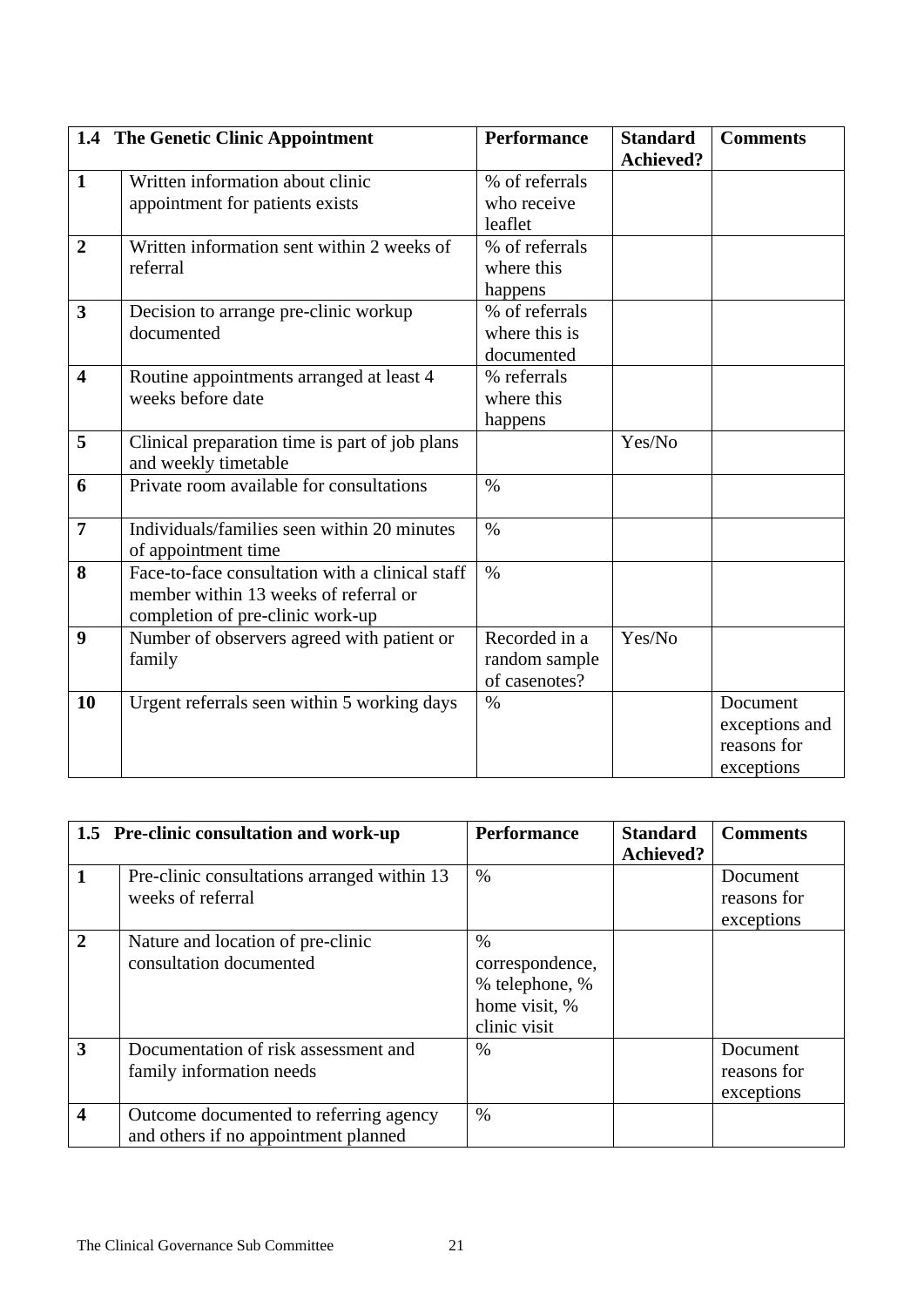|                         | 2.1 Knowledge based practice                   | <b>Performance</b> | <b>Standard</b>  | <b>Comments</b> |
|-------------------------|------------------------------------------------|--------------------|------------------|-----------------|
|                         |                                                |                    | <b>Achieved?</b> |                 |
|                         | Departmental record of educational activity    | Record exists      | Yes/No           |                 |
| $\mathbf{2}$            | Textbooks, journals, library, online resources |                    | Yes/No           |                 |
|                         | available                                      |                    |                  |                 |
| 3                       | Clinical case management meetings occur        | Record exists      | Yes/No           |                 |
| $\overline{\mathbf{4}}$ | National guidelines are accessible             |                    | Yes/No           |                 |
| 5                       | Use of guidelines documented                   | $\%$               |                  |                 |
| 6                       | Research activities take place                 | Department         | Yes/No           |                 |
|                         |                                                | Publication        |                  |                 |
|                         |                                                | collection         |                  |                 |
|                         |                                                | exists             |                  |                 |

|                         | 2.2 Counselling skills                      | <b>Performance</b> | <b>Standard</b>  | <b>Comments</b> |
|-------------------------|---------------------------------------------|--------------------|------------------|-----------------|
|                         |                                             |                    | <b>Achieved?</b> |                 |
|                         | Clinical staff induction includes record of |                    | Yes/No           |                 |
|                         | counselling skills                          |                    |                  |                 |
| $\overline{2}$          | National counselling course offered to all  |                    | Yes/No           |                 |
|                         | staff who have not previously attended such |                    |                  |                 |
|                         | a course                                    |                    |                  |                 |
| $\overline{\mathbf{3}}$ | Clinical appraiser available for all staff  |                    | Yes/No           |                 |

| 3.1                     | <b>Correspondence and follow-up</b>                                                                           | <b>Performance</b>                 | <b>Standard</b><br><b>Achieved?</b> | <b>Comments</b> |
|-------------------------|---------------------------------------------------------------------------------------------------------------|------------------------------------|-------------------------------------|-----------------|
| $\mathbf{1}$            | Follow-up plan is documented                                                                                  | $\%$                               |                                     |                 |
| $\overline{2}$          | Agencies involved in patient/family's<br>healthcare is recorded in notes                                      | $\%$                               |                                     |                 |
| $\overline{\mathbf{3}}$ | Consultation outcome letter is sent to<br>referring agency                                                    | $\frac{0}{0}$                      |                                     |                 |
| $\overline{\mathbf{4}}$ | Consultation outcome letter is sent to<br>primary care physician                                              | $\frac{0}{0}$                      |                                     |                 |
| 5                       | Letters $(4,5)$ include information about<br>implications and management of genetic<br>condition, where known | $\frac{0}{0}$                      |                                     |                 |
| 6                       | Letter to the patient or family should include<br>genetic personnel contact information                       | $\%$                               |                                     |                 |
| $\overline{7}$          | Consultation outcome letters are sent within<br>14 days of the consultation                                   | $\frac{0}{0}$                      |                                     |                 |
| 8                       | Efforts are made to ensure patient letters are<br>comprehensible to a lay person                              | Evidence of<br>how this is<br>done |                                     |                 |